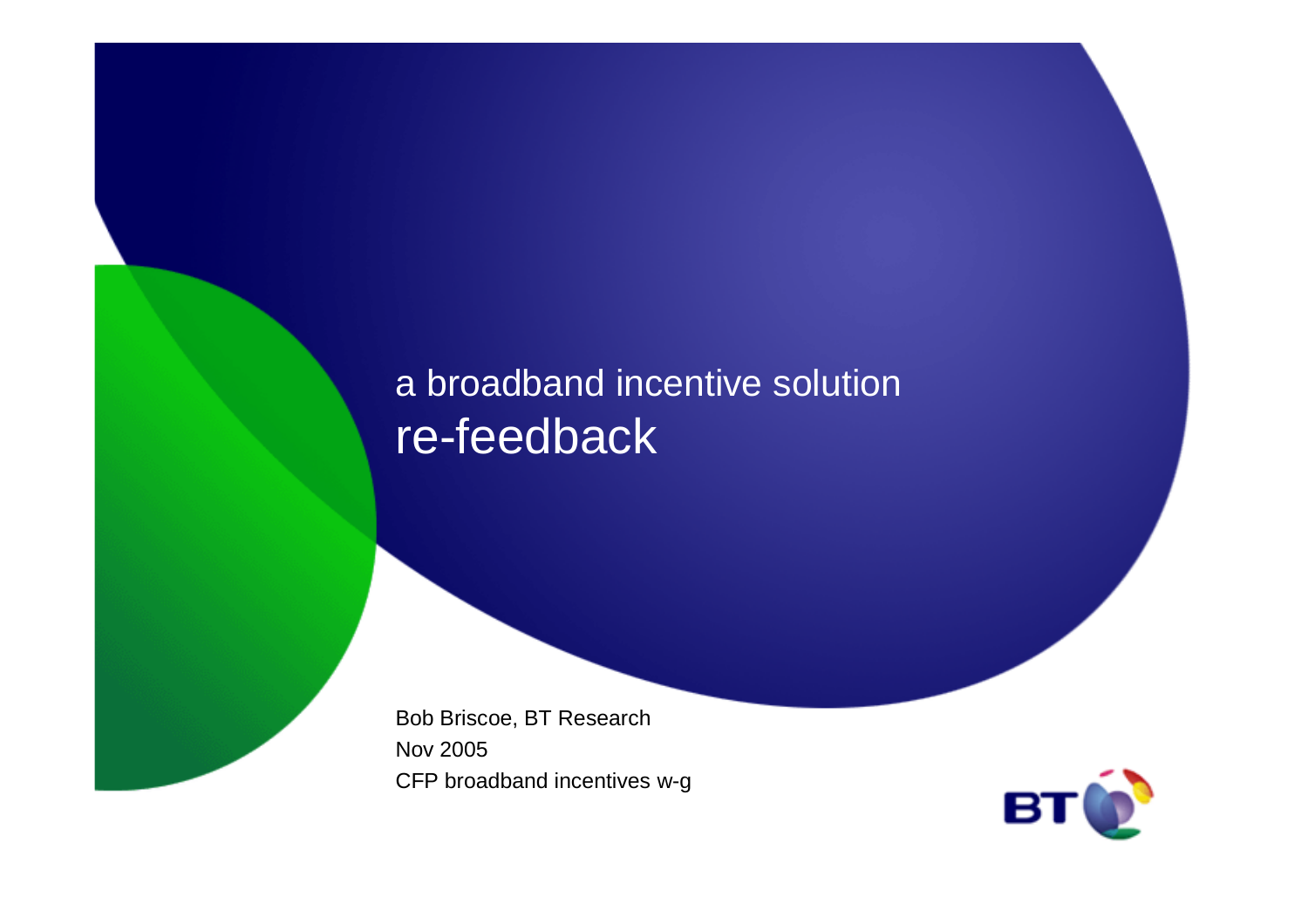# an architectural solution

- • bb incentive problem
	- •may require institutional solutions, but...
- • Internet architecture must also get its house in order
	- – lack of accountability long been a criticism
		- re-feedback adds accountability for causing congestion•
	- – e2e principle prejudged the outcome of a mega-tussle
		- •computer industry would take the value add
		- network infrastructure firms were cut out of the game•
- • re-feedback designed for tussle
	- right information in the right places for tussle to commence•
	- •but playing field no longer tilted
	- •re-feedback gives joint control to ends and edges
	- •without reducing the potential for 'responsible' innovation
- • our aim
	- ISPs can dream up incentive-compatible service plans•
	- •but with flat pricing



**intro**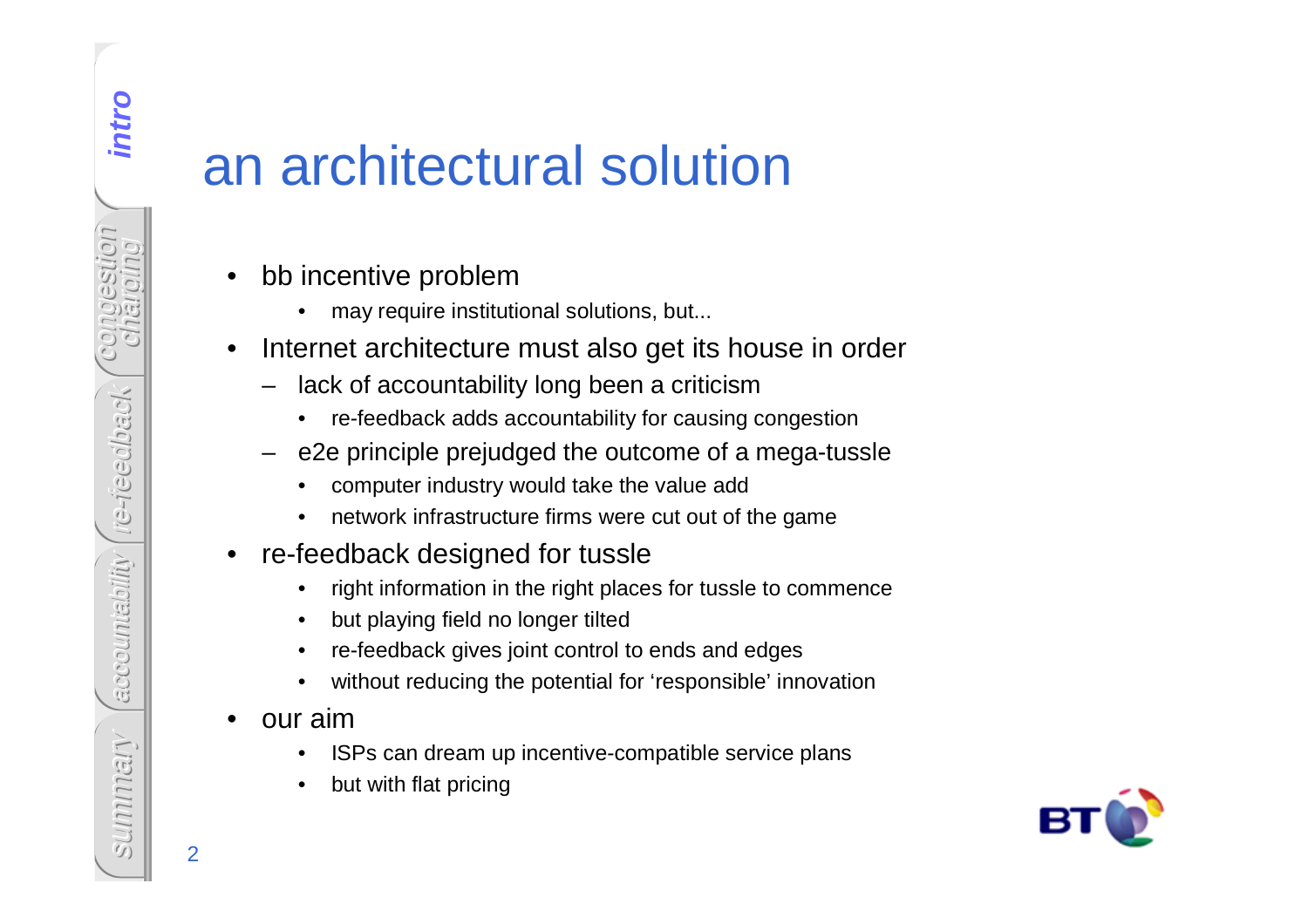# relevance to bb incentive problem

#### **bb incentive problem**

- • supply
	- infrastructure investor–
		- •disintermediated from added value

#### •demand

- traffic variability growing with capacity–
	- • variability across users
		- discriminate heavy/light users?
	- • variability across time
		- peaks and troughs growing

#### **re-feedback solves**

- • supply
	- • infrastructure can enforce hooks into value of apps it doesn't own
	- • non-discriminatory
		- behaviour using infrastructure resources, not what the app is
	- •de-risks operator investment
- • demand
	- front-loaded congestion-based metric–
		- $\bullet$  flat rate tiering with spongy quotas
			- see tariff examples
		- • optimising all services together
			- nanosec timescales
- • bonus:
	- •a new personal bb model
	- •a simpler QoS mechanism



intro

**intro**

3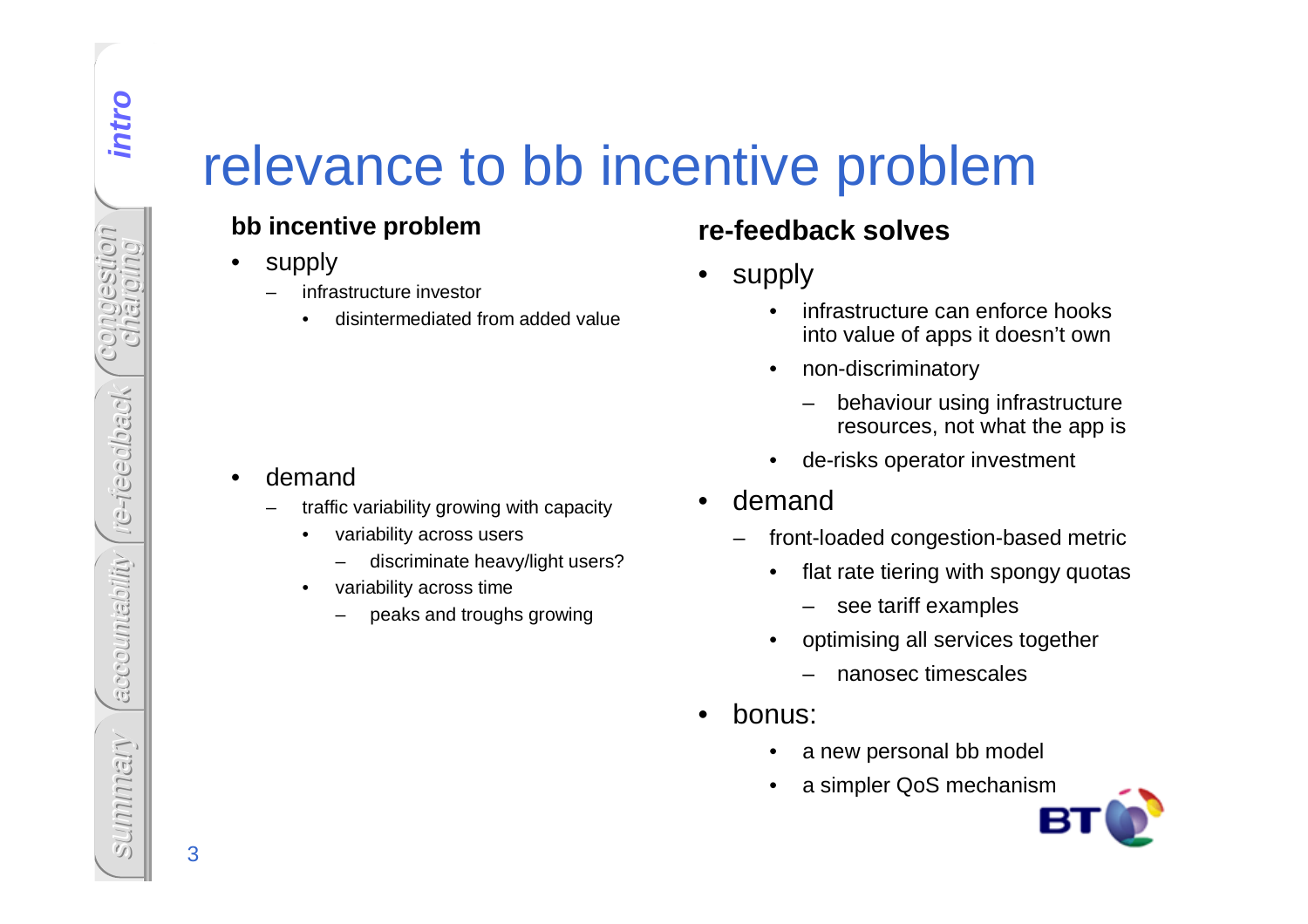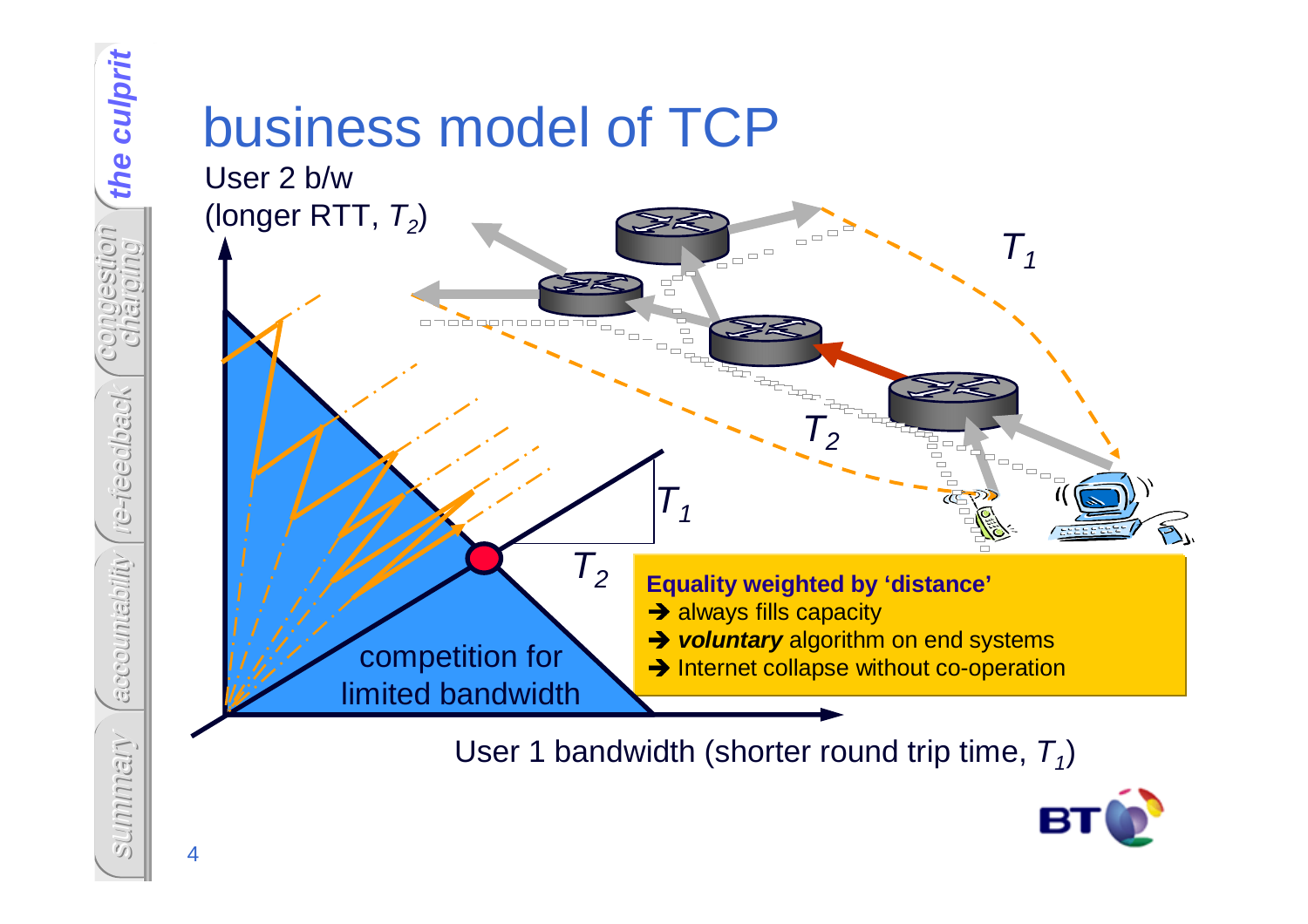### TCP: a large part of the bb incentive problem

- TCP as wallpaper
	- •we forget it's there
- TCP allocates resources fairly between 'elastic' apps
	- • rail timetables, e-mail, TV listings, music downloads, genealogy searches, chat, software patching, electronic data interchange, ...

 $\ge$ 

- •global fair resource allocation without asking the network
- •enabled incredible innovation
- • but (because?) disintermediatednetwork resource owner
- •overnight commoditisation of data transport
- not proposing to turn the clock back
	- •but learn from the experience...





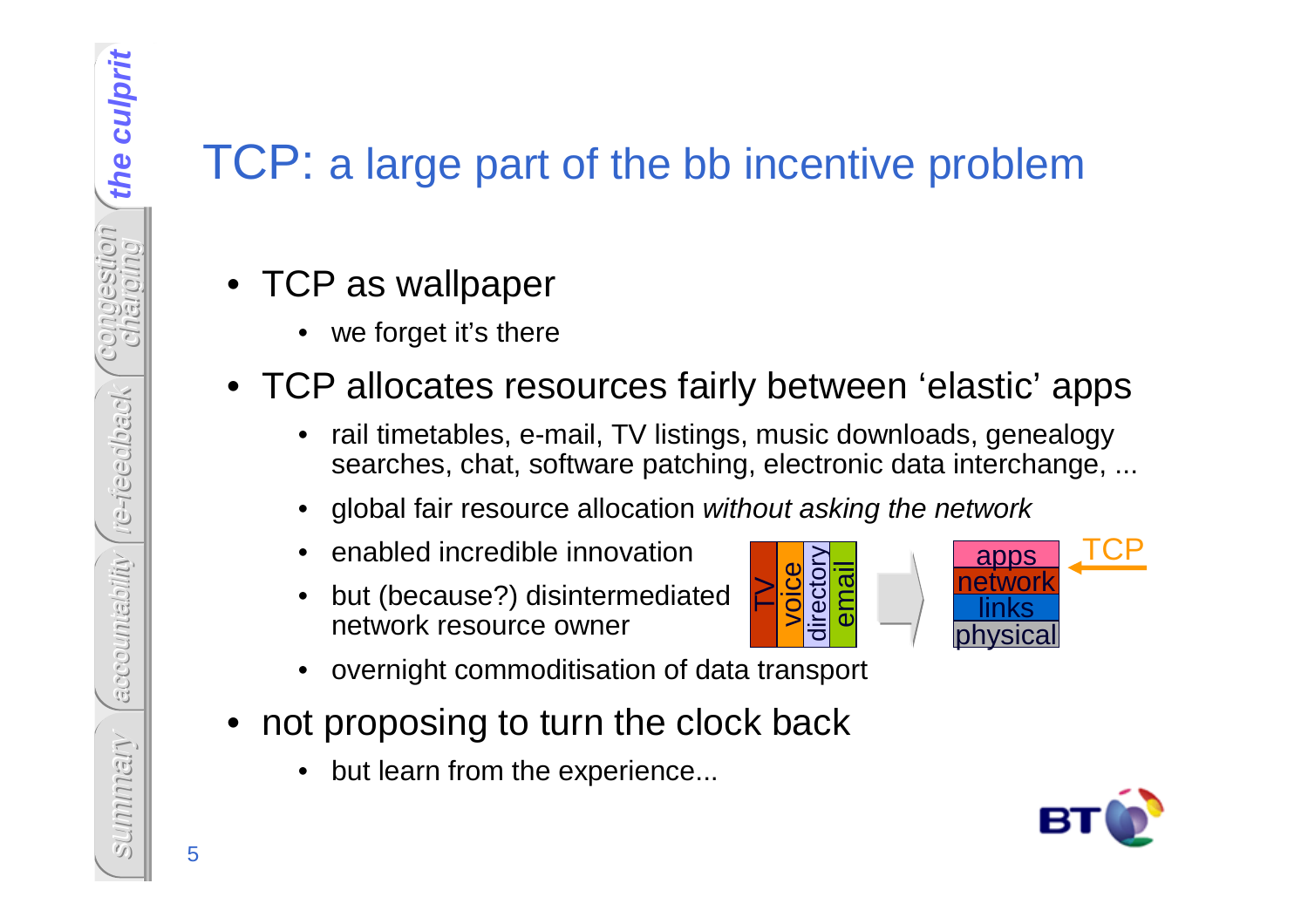# TCP is too nice

- • TCP assumes everyone else is TCP-friendly
	- •backs away from TCP-hostile apps
- •real-time interactive apps (audio, video, gaming)<sup>®</sup>
	- •if unresponsive to congestion, get to keep whatever they need
	- •r-t apps take more than fair share without asking the network
	- •aggression pays
- • huge r-t apps market may haemorrhage away (as TCP apps did)
	- •£34B in UK alone
	- •Skype, Vonage may commoditise market too early
- •revenue to infrastructure of TCP-hostile apps is less than cost



courtesy of cartoonstock.com

courtesy of cartoor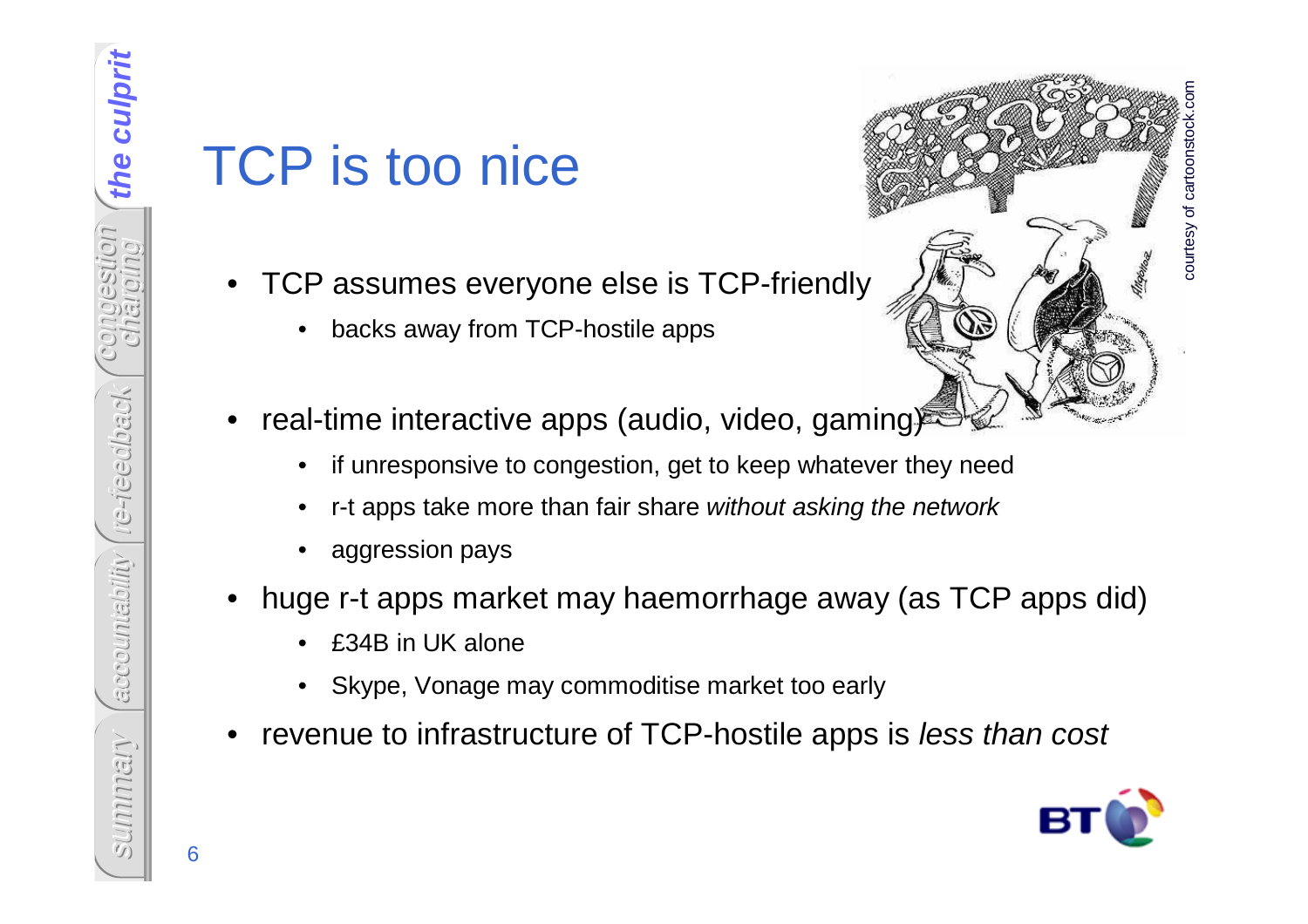7

invest-•ment

•

# TCP fights back

- if only...
	- • networks could police TCP friendliness
	- • and it were simple and cheap to be non-TCP friendly
- TCP-friendly as default
	- •for already commoditised apps



our placards are attached to bats.'

- • non-default congestion response: must ask network
	- •gives networks hook into revenue from r-t apps they don't own
	- de-risks infrastructure investment
		- closes virtuous supply-demand circle
	- •justifiable resource allocation - not anti-competitive\*

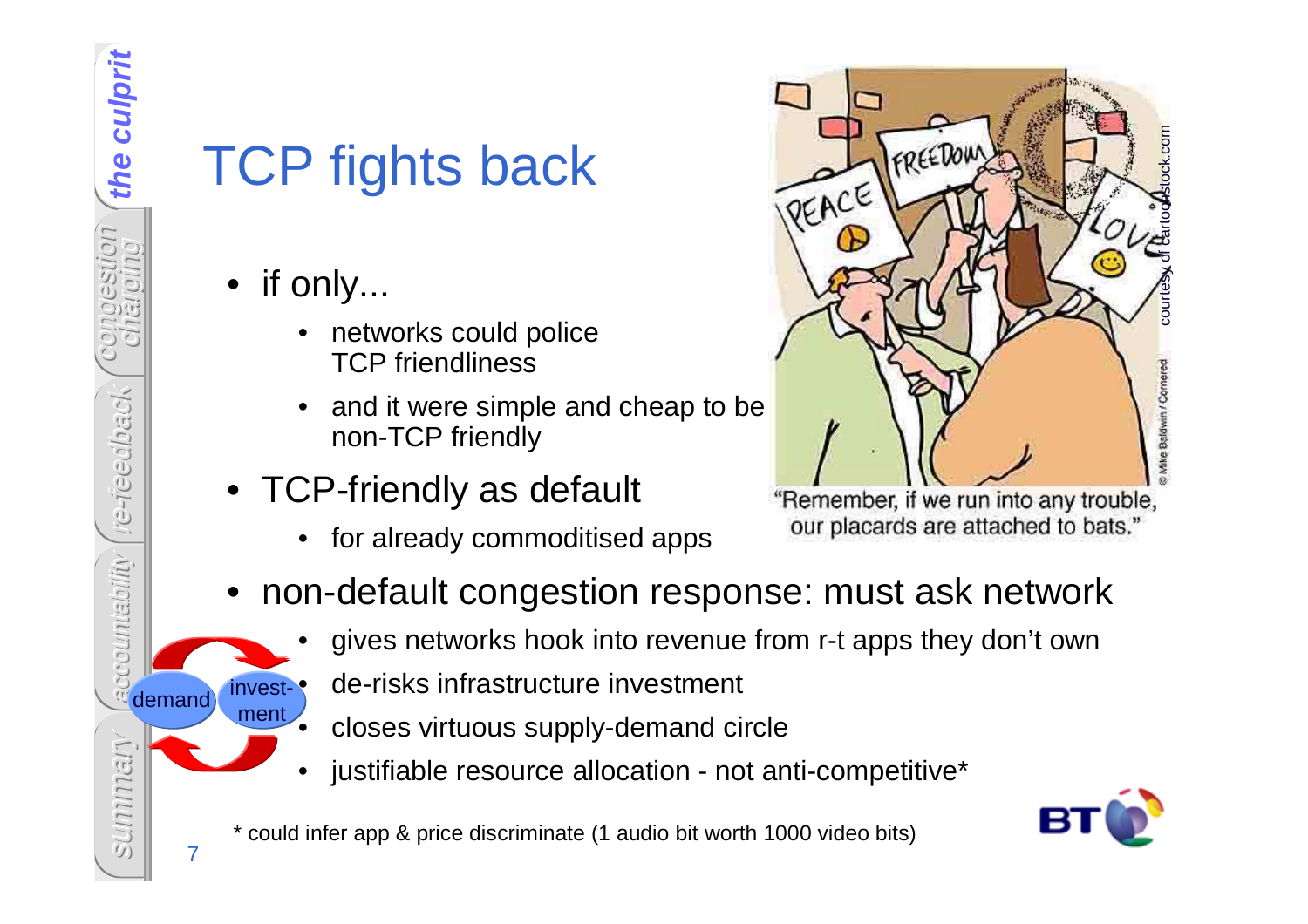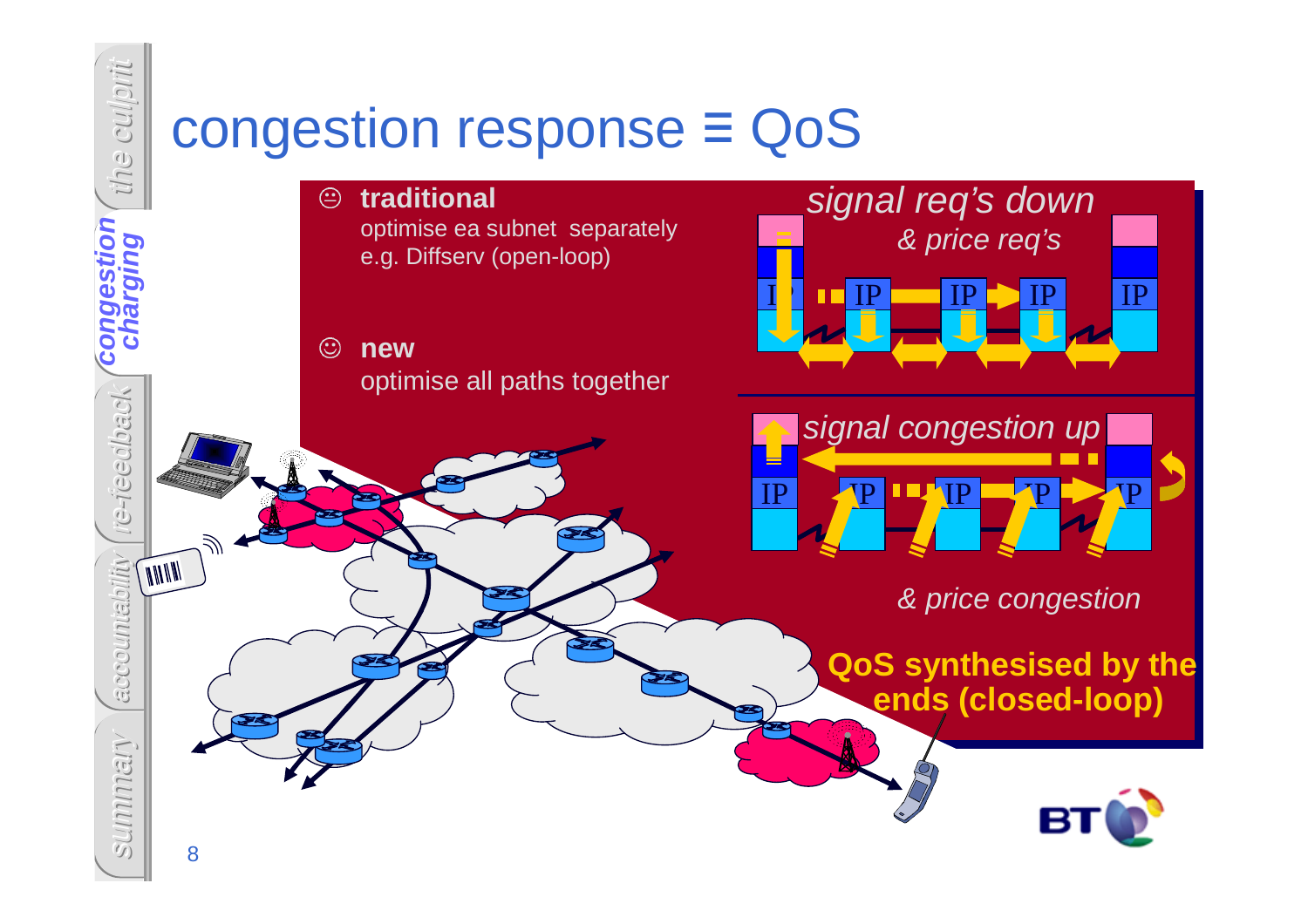

- some nice features:
	- $\checkmark$  as load variance increases, congestion pricing superior to volume pricing
	- $\checkmark$  per-packet congestion pricing makes strategising agents optimise network fill and social welfare social welfare
	- $\checkmark$  metering implicit congestion was infeasible (dropped packets)  $\checkmark$
	- $\checkmark$ ECN in TCP/IP already proposed IETF standard (2001)
	- $\checkmark$  can apply price to pre-congestion, before quality degrades
- • but...
	- $\pmb{\times}$ a few show stoppers

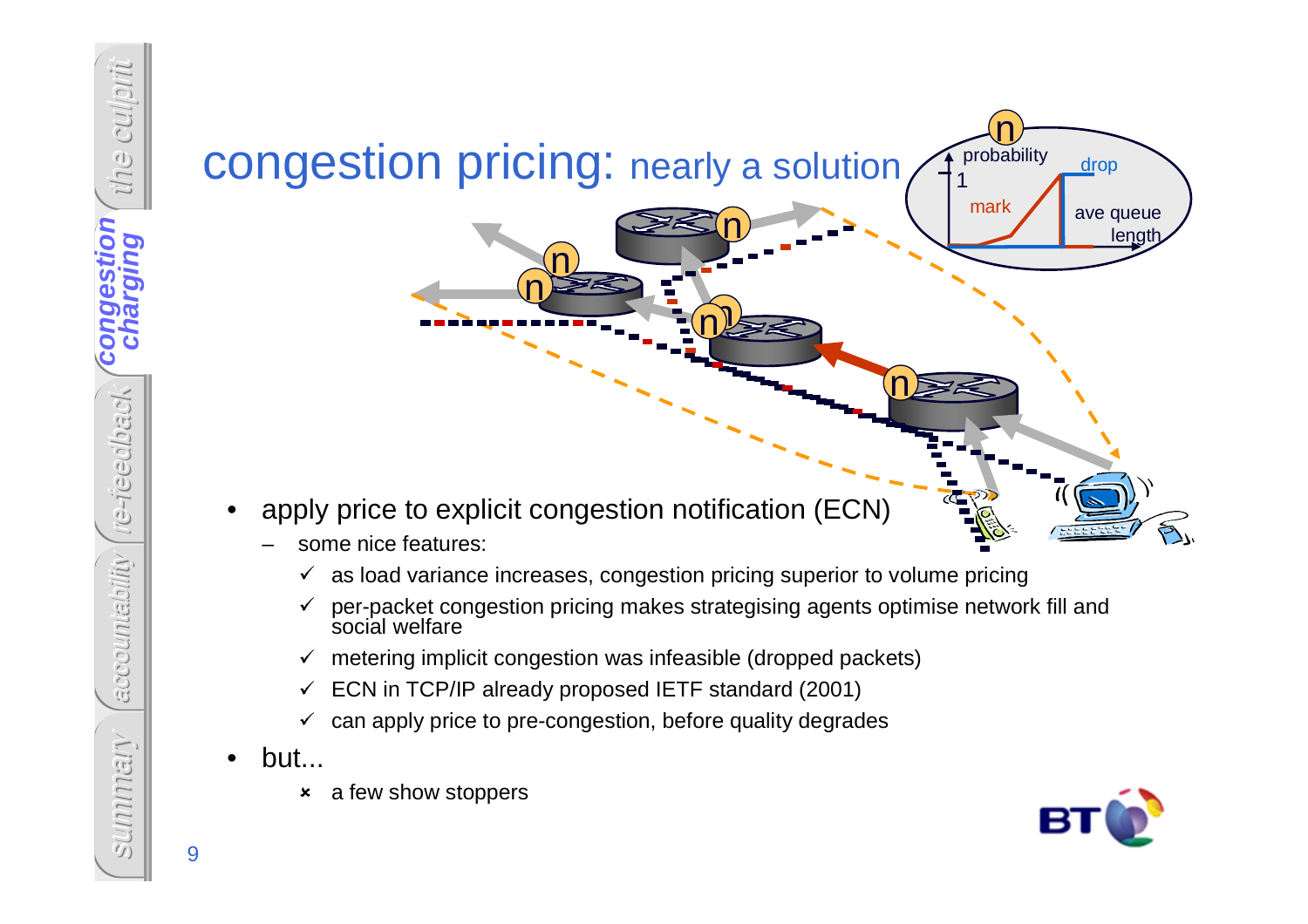

**congestion** congestion We-rieedback re-reedback accountability accountability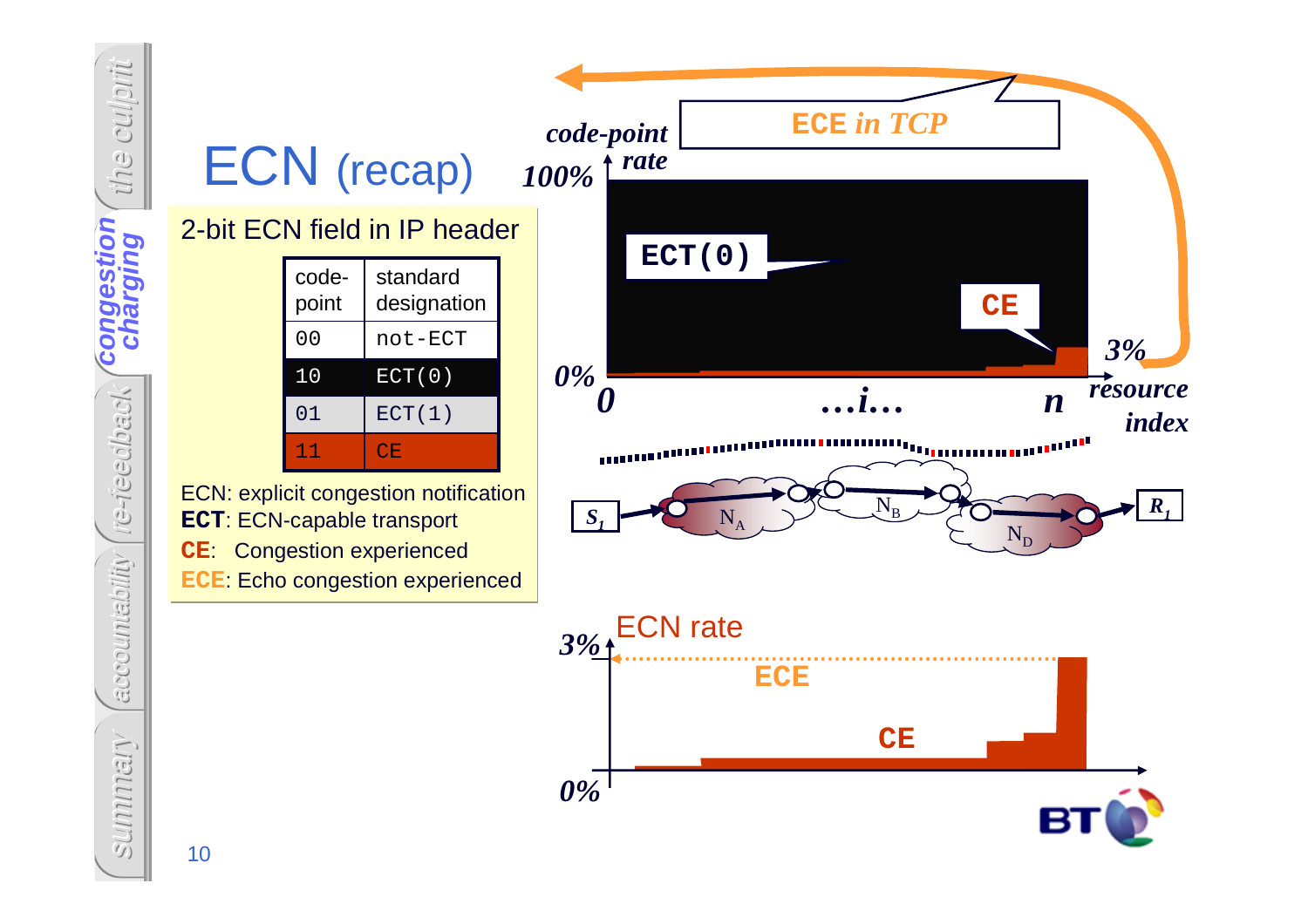# ECN show-stoppers for congestion pricing

- don't only want congestion 'price' for direct charging
	- should be able to drive internal network policing mechanisms (cf. TCP)
- ECN emerges at wrong end of network
	- $\boldsymbol{\mathsf{x}}$ for charging: have to charge receiver
	- $\boldsymbol{\mathsf{x}}$ for policing: have to police after the damage has been done
- feedback channel not accessible to ingress network either
	- end hosts can use IPsec to encrypt higher layers
	- or not use feedback at all (unresponsive to congestion)
- why not charge receiver to incentivise e2e charge to sender?
	- $\mathbf{x}$ denial of funds attacks
	- $\boldsymbol{\mathsf{x}}$ requires dynamic charging (cannot internalise dynamics within network)
	- customers highly averse to dynamic charging
- outcome:
	- $\pmb{\times}$ only ECN-based incentive-compatible model, requires receiver congestion charging



summary<br>11<br>11<br>11

the culprit

congestion charging **charging**

**congestion**

re-reedback

Ve-tieedback

accountability

accountability

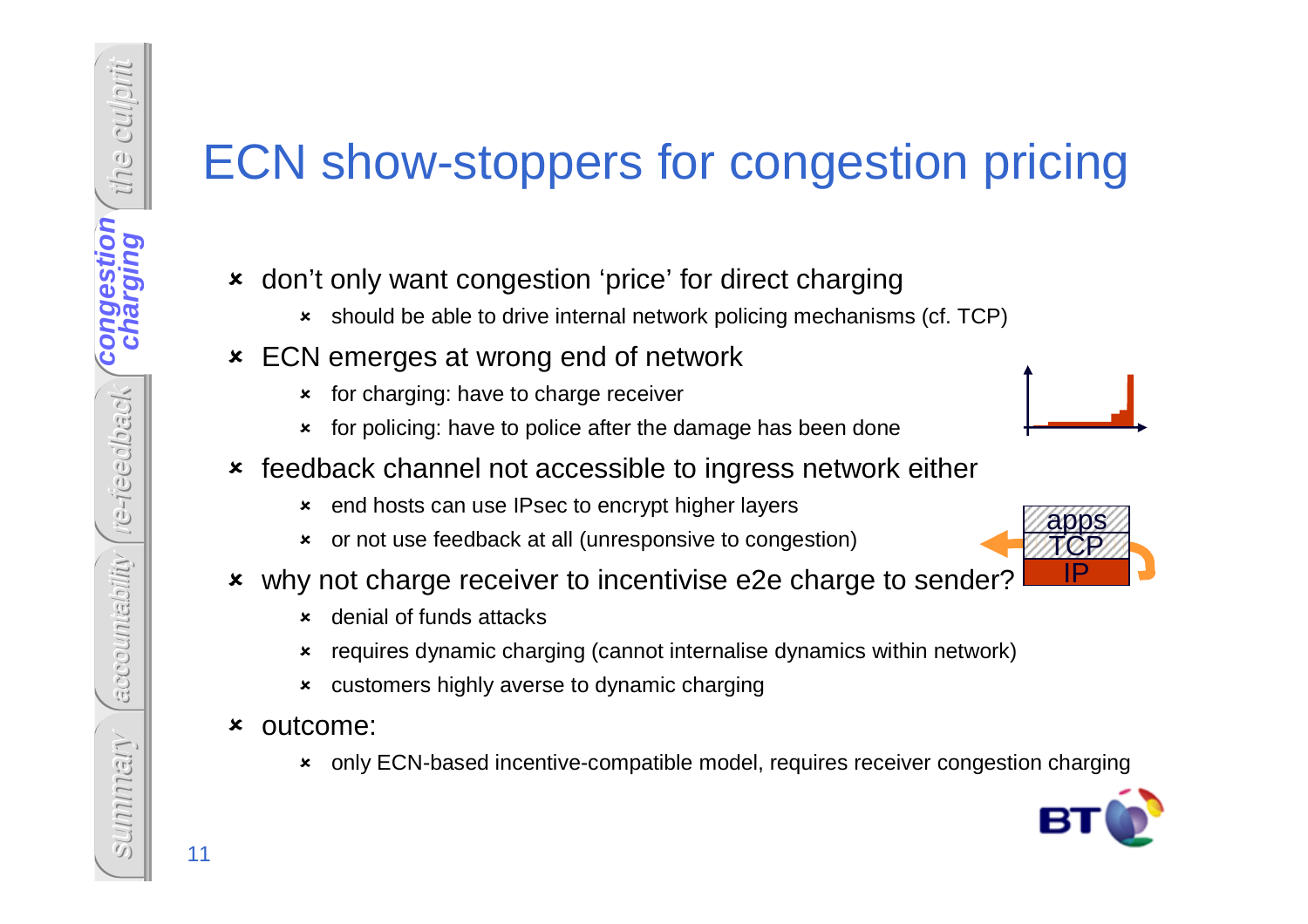

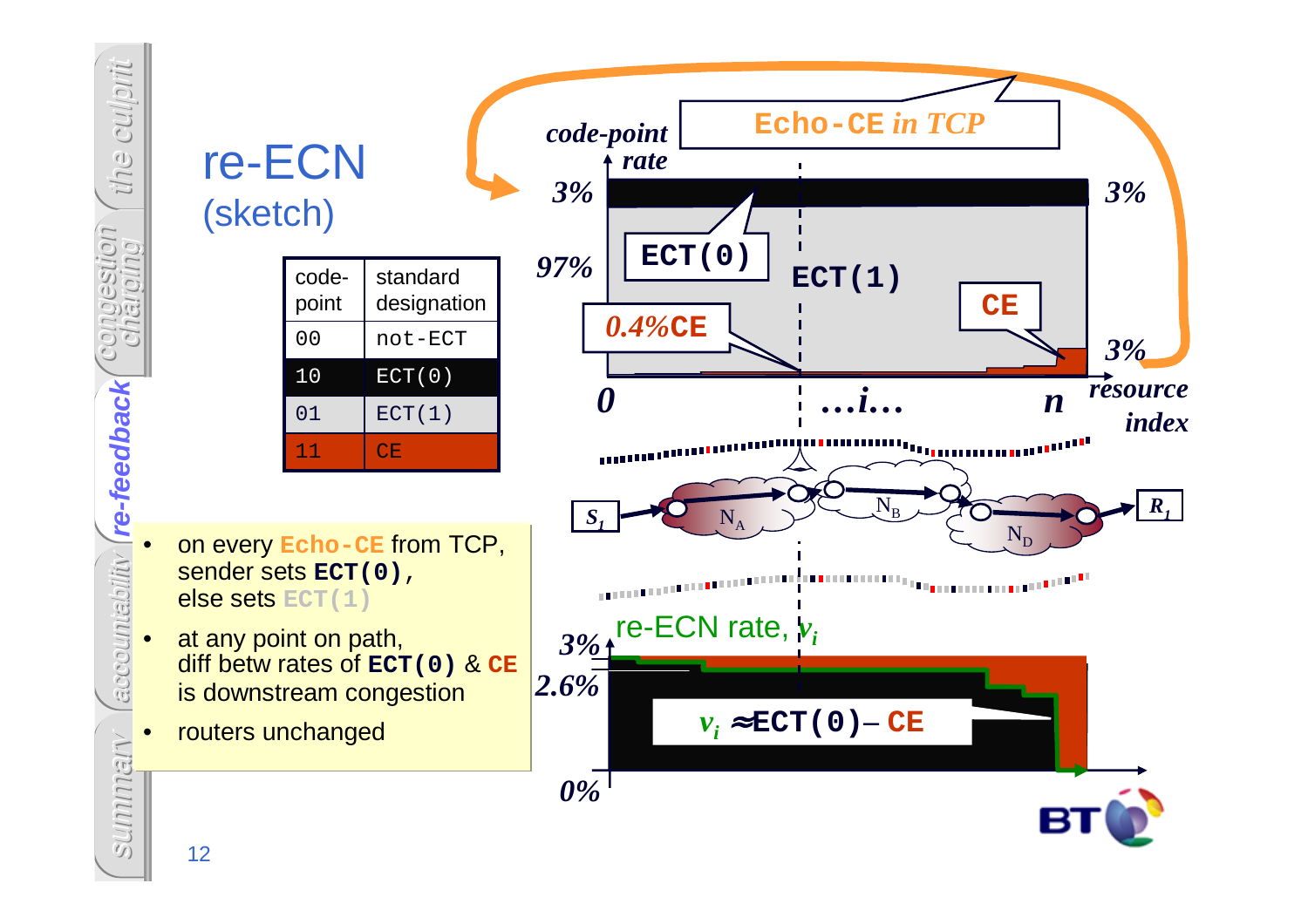## incentive framework(user-network)

the culprit

congestion

**CO** 

CSWOIN

re--feedback

**re-feedback**

re-feedback

accountability

accountability

charging

- • packets carry view of downstream path congestion to each router
- • so ingress can police rate response
	- using path congestion declared by sender
- • won't snd or rcv just understate congestion?
- • no – egress drops negative balance



summary 13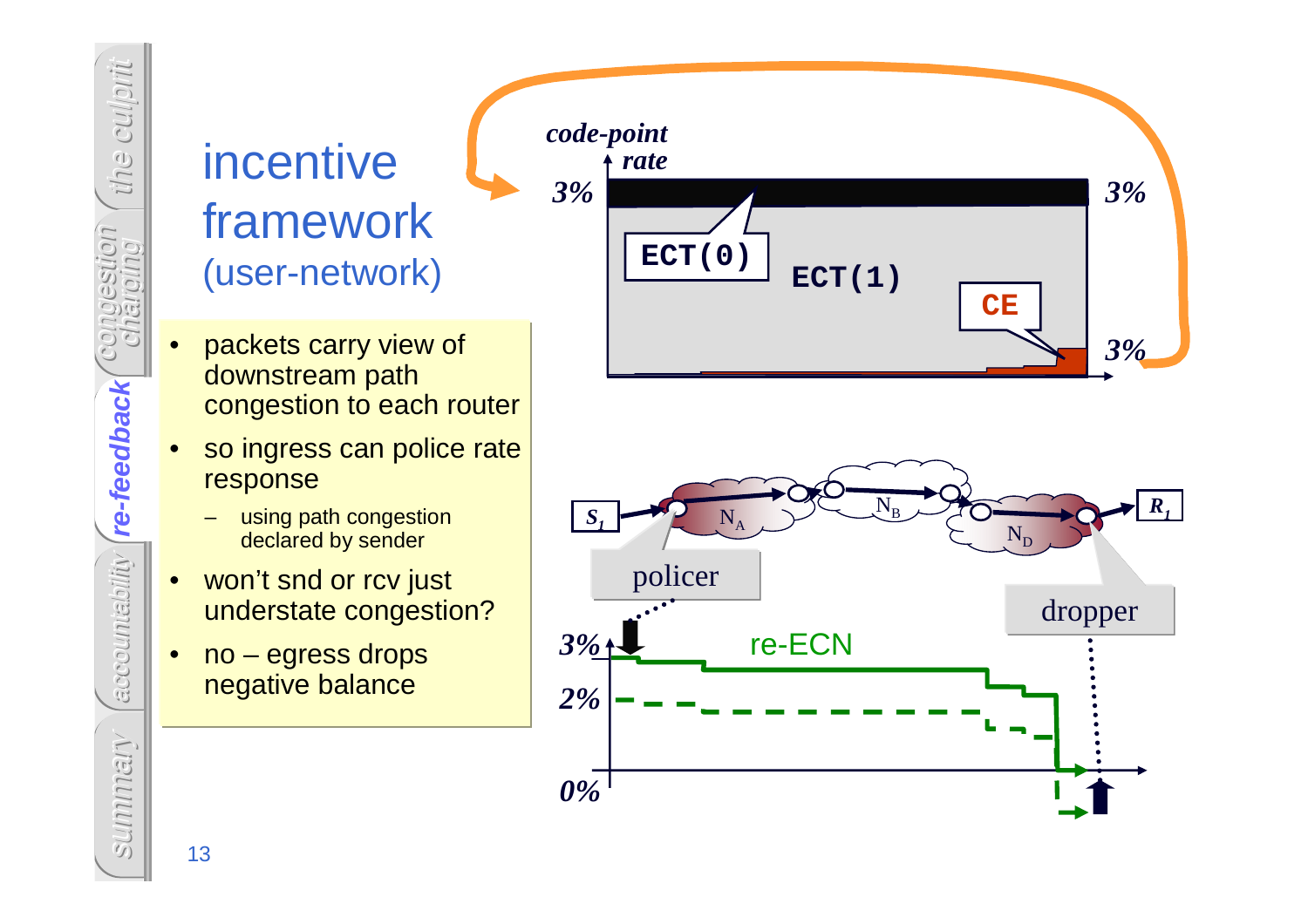

- •drop enough traffic to make rate of **CE** <sup>=</sup>**ECT(0)**
- •goodput best if rcv & snd honest about feedback & re-feedback
- • simple per pkt algorithm
	- max 5 cmp's, 5 adds, 1 shift –



summary<br>14

the culprit

congestion charging

cstilon

re--feedback

accountability (re-feedback

**re-feedback**

accountability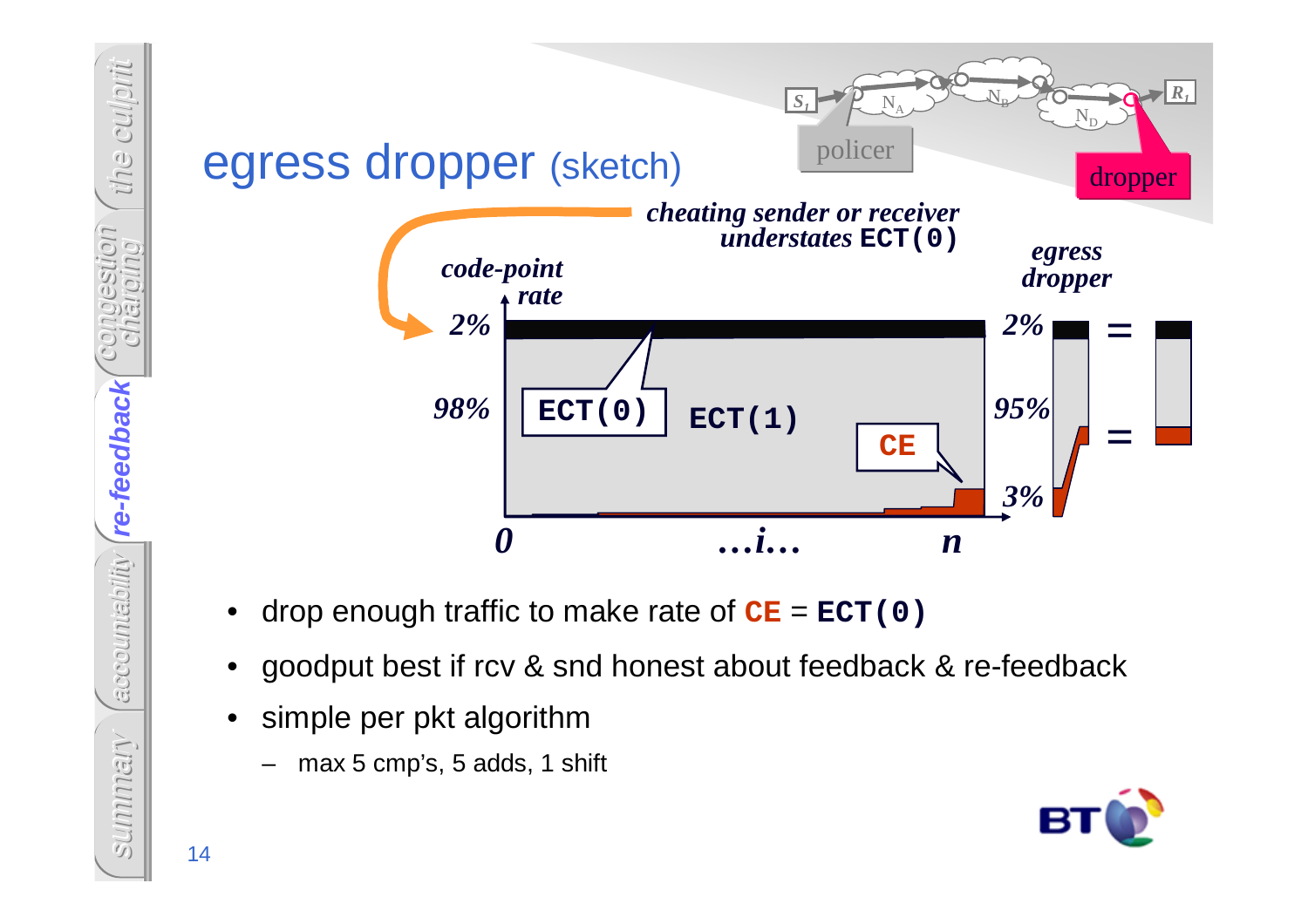

# ingress TCP policer

•

- •packets arrive carrying view of downstream path congestion
- •can police to any desired rate equation, eg TCP
- token bucket implementation: drop whenever empties•



- • above equations are conceptual, in practice can re-arrange
	- •you get *1/p* by counting bytes between **ECT(0)** marks
	- •high perf. root extraction per **ECT(0)** mark challenging (like pulling teeth)
- •for RTT need sister proposal for 're-TTL' (tba)

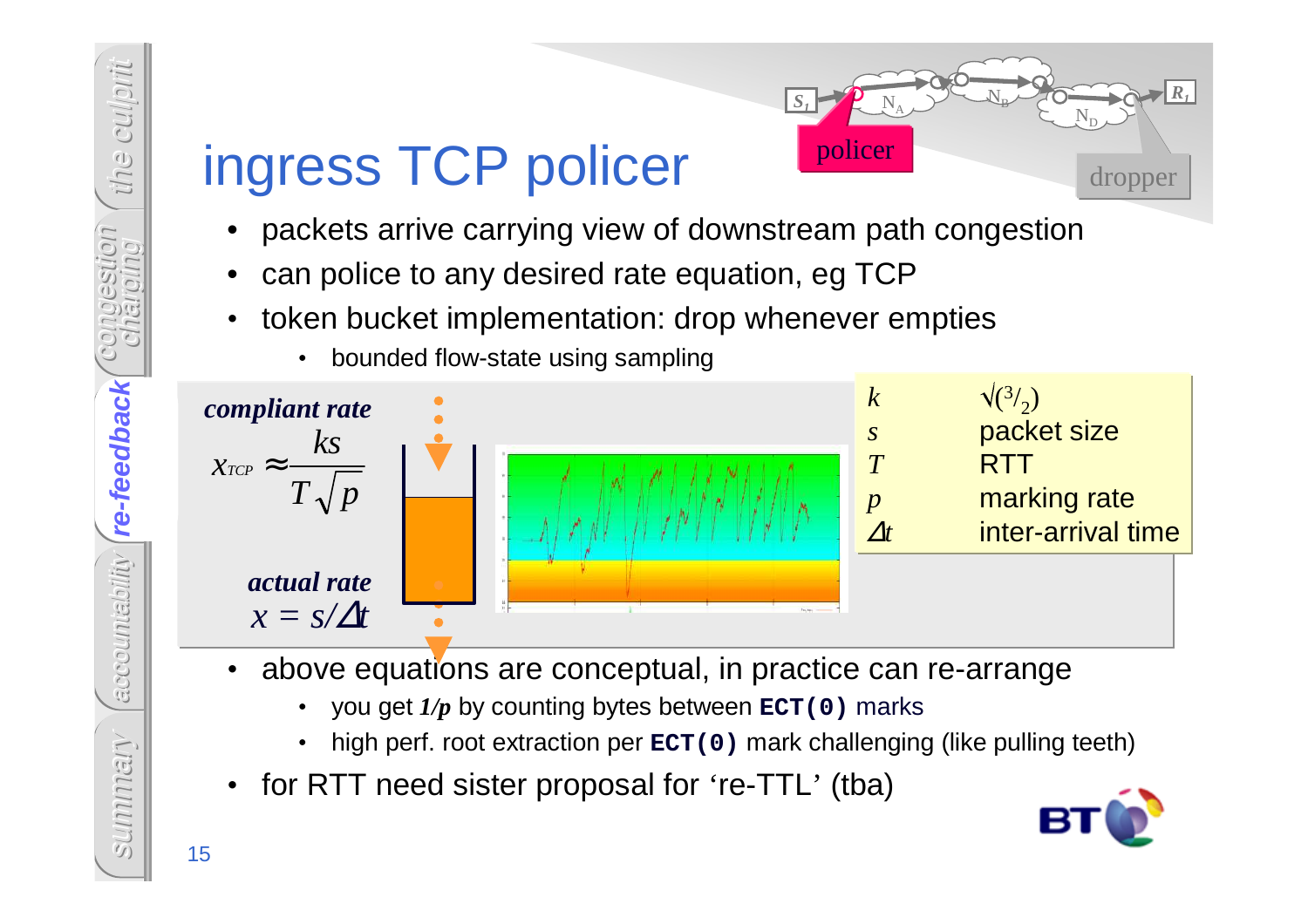# simpler, cheaper & more flexible QoS

•sender can request better rate response from policer



- • recall: permissive rate response to congestion ≡ QoS
	- traditional QoS: routers give certain packets priority during congestion•
	- allowing an app to maintain its rate during pre-congestion is equivalent •
	- •zero rate response to congestion ≡ QoS reservation
- • allows ingress to offer QoS unilaterally
	- •without asking downstream networks
	- •no need for standard business models: enables market innovation



the culprit

congestion charging

LION<sub>1</sub>

re--feedback

accountability (re-feedback

**re-feedback**

accountability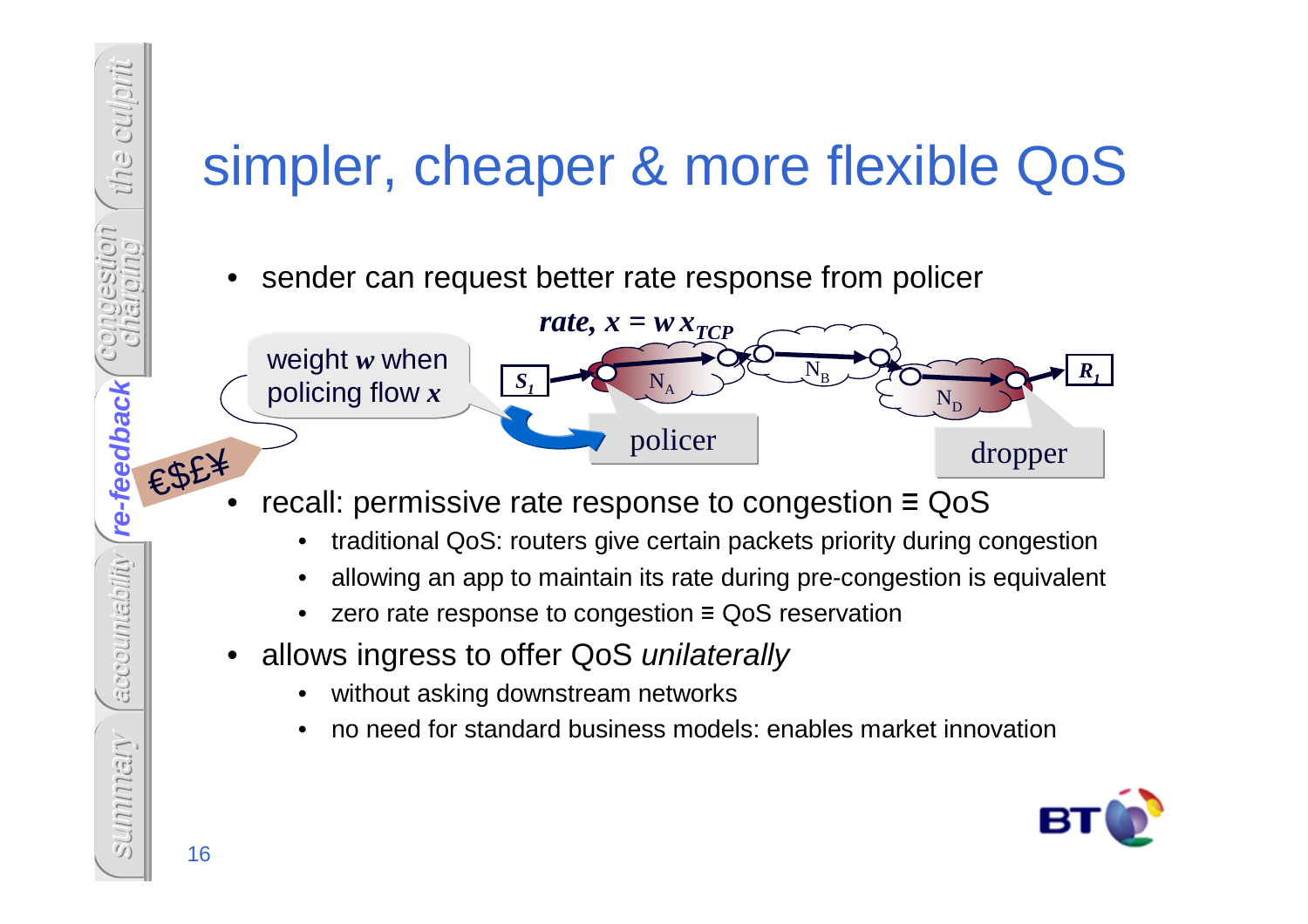# how can ingress offer QoS unilaterally?

#### •inter-domain congestion charging

- $\bullet$ bulk volume of **ECT(0)**less bulk volume of **CE**
- •measure of downstream congestion allowed by upstream nets
- •aggregates and deaggregates precisely to responsible networks
- • upstream networks that sell more QoS automagically pay for congestion caused in downstream networks $\bf N$ B*<sup>R</sup>1*
- $\bullet$  adaptive apps make space within available capacity
- $\bullet$  congestion charging revenue stream funds infrastructure upgrade



accountability (re-feedback **re-feedback**re--feedback accountability summary<br>17<br>17

the culprit

congestion charging

stion?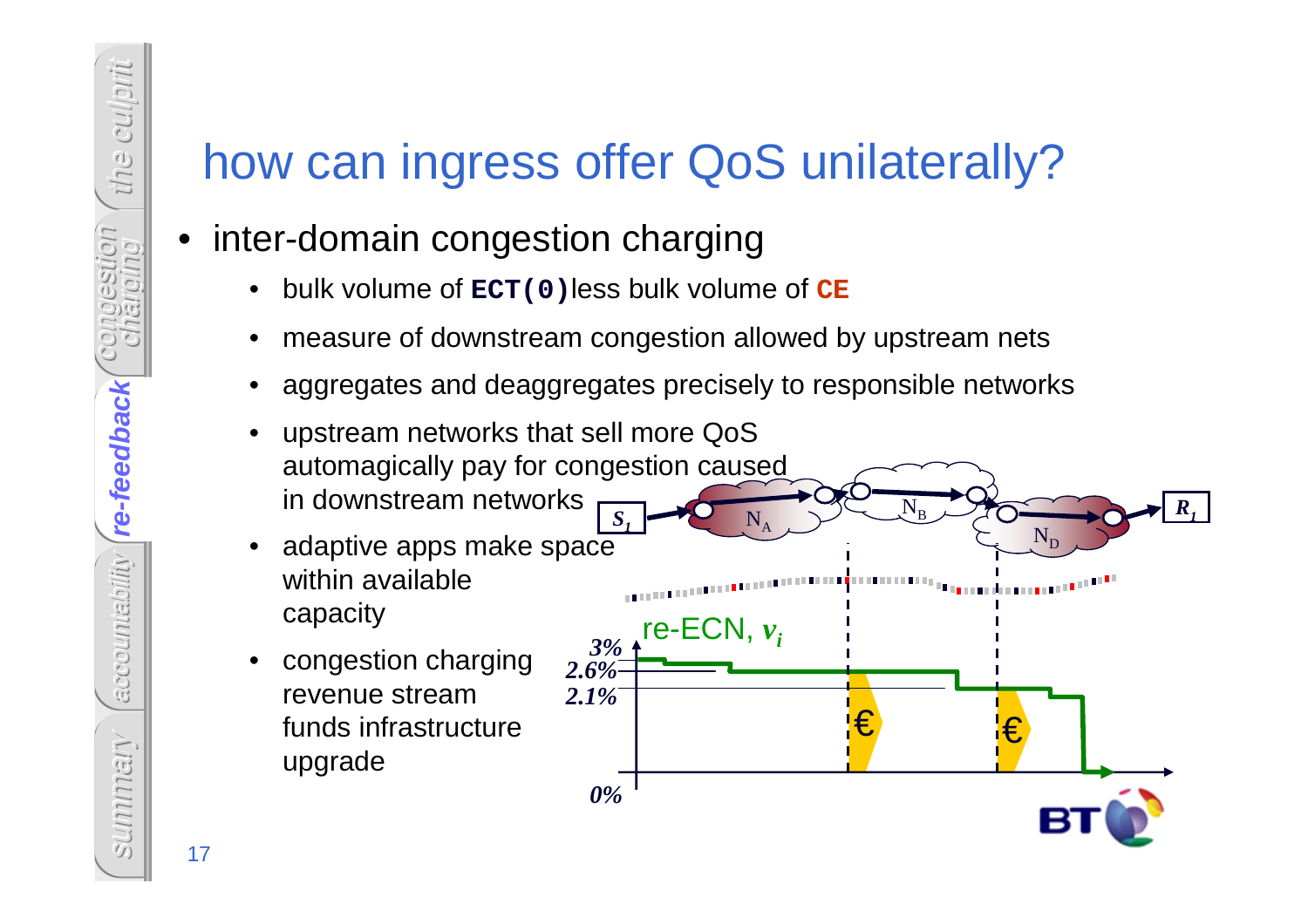#### re-feedback enables incentive-compatible retail pricing

- • our aim: range of incentive-compatible service models
	- •but with flat pricing
	- • customers averse to dynamic charging(previously the only incentive-compatible model)
	- $\bullet$ but we don't want flat rate approximations to blunt the incentives
- • re-feedback provides downstream congestion metric
	- •downstream information upstream
	- basis for pricing and service innovation•
- • example #1: single flat rate with congestion quota throttle
	- •flat subscription pays for a quarterly quota of congestion
	- • as the moving weekly average approaches 1/13 of the quotathe weight of the user's policer reduces (becomes stricter)
		- –lower bit rate for same congestion – uses up quota more slowly
	- •cf. fair allocation of bandwidth (FAB), but for congestion not volume
	- •use of uncongested paths unaffected by throttle

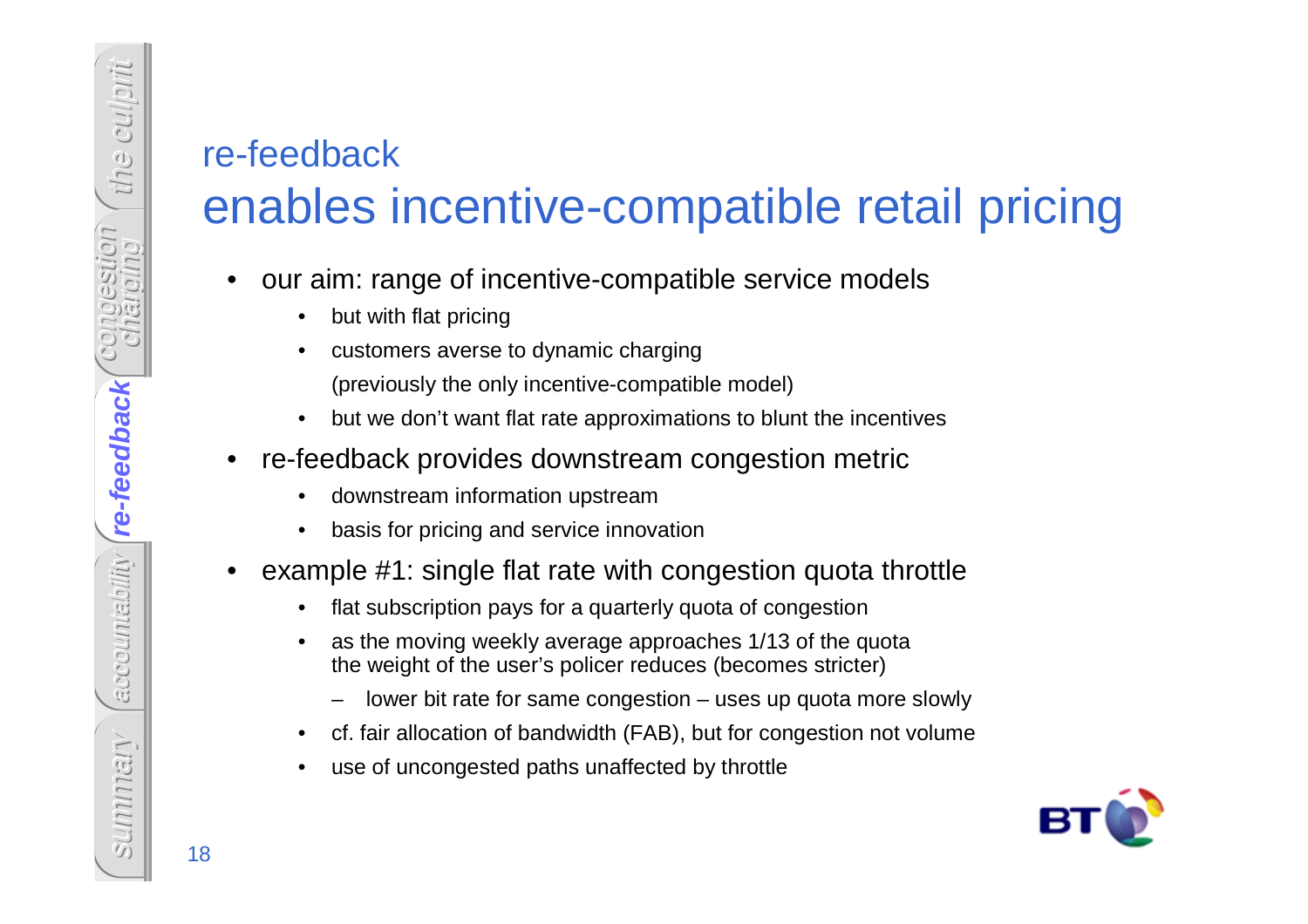#### re-feedback

the culprit

congestion ngestion<br>Inaroling

CO

re-reedback

ve-rieedback

accountability

accountability

## more incentive-compatible retail pricing models

- • example #2: tiered QoS at flat rates, each with congestion quota throttle
	- subscription effectively buys congestion quotas for a set of tiers•
	- •higher tiers can use a higher weight policer (more permissive)
	- •applications configured to use a relevant tier (QoS class)
	- the more of each quota is used, the less the QoS improvement in that tier
	- – options:
		- •boost an application into a higher tier
		- •move quota between tiers
		- •one-off payment to bump up a quota
- • example #3: per-session charging (perhaps 800-type service)
	- • when congestion rate would lead to greater congestion 'cost' than revenuepolicer invokes admission control (effectively avoids making a loss)
- •example #4: congestion charging (perhaps plus capacity charge)

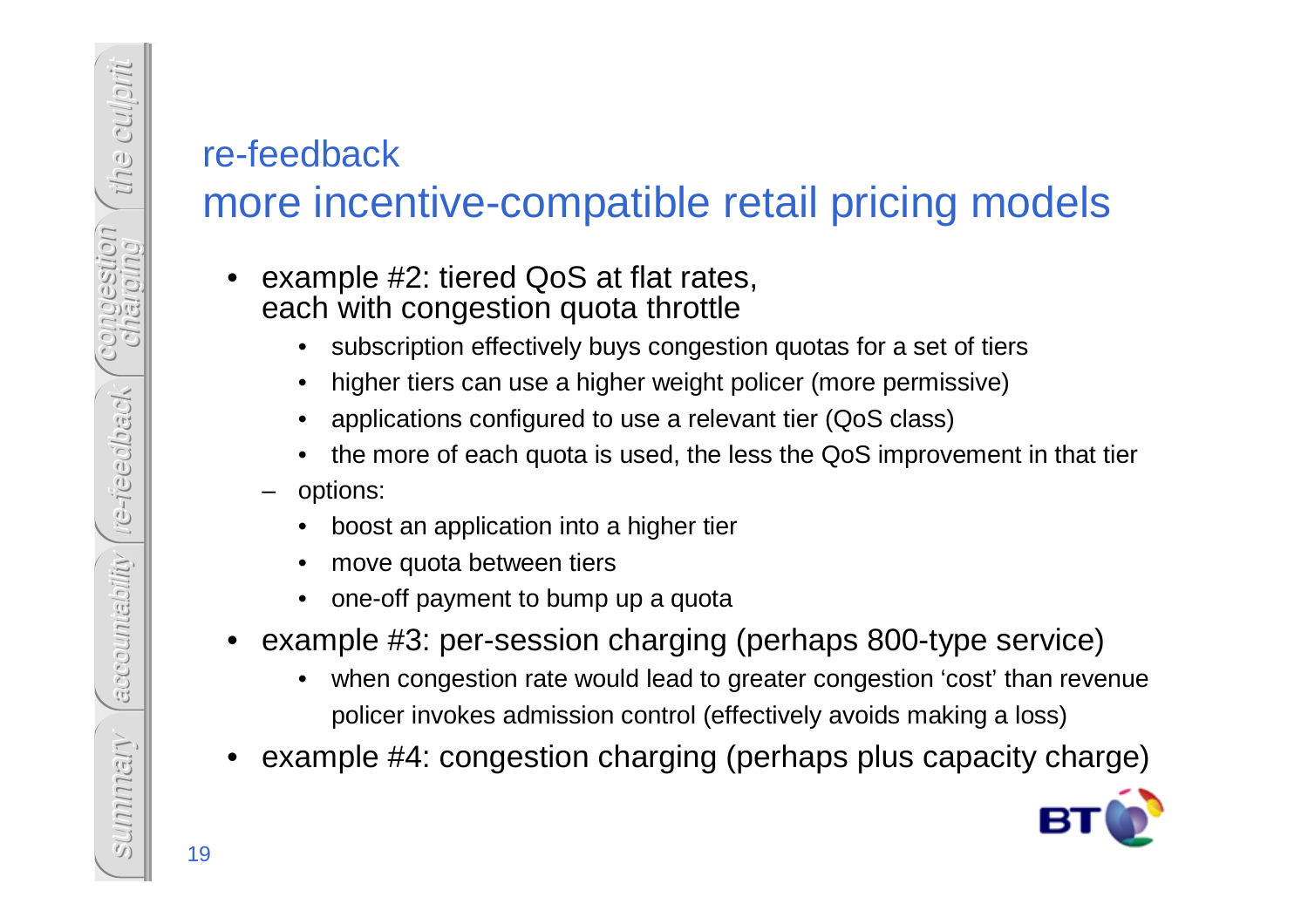#### the problem: accountability for causing congestion

#### • main concern

- •non-compliance with e2e congestion control (e.g. TCP-friendly)?
- • how can ingress network detect whole path congestion? and police congestion control?
- not just per-flow congestion response
	- • **smaller:** per-packet
		- single datagram 'flows'
	- • **bigger:** per-user
		- a congestion metric so users can be held accountable
		- 24x7 heavy sources of congestion, DDoS from zombie hosts
	- • **even bigger:** per-network
		- a metric for holding upstream networks accountable if they allow their users to congest downstream networks

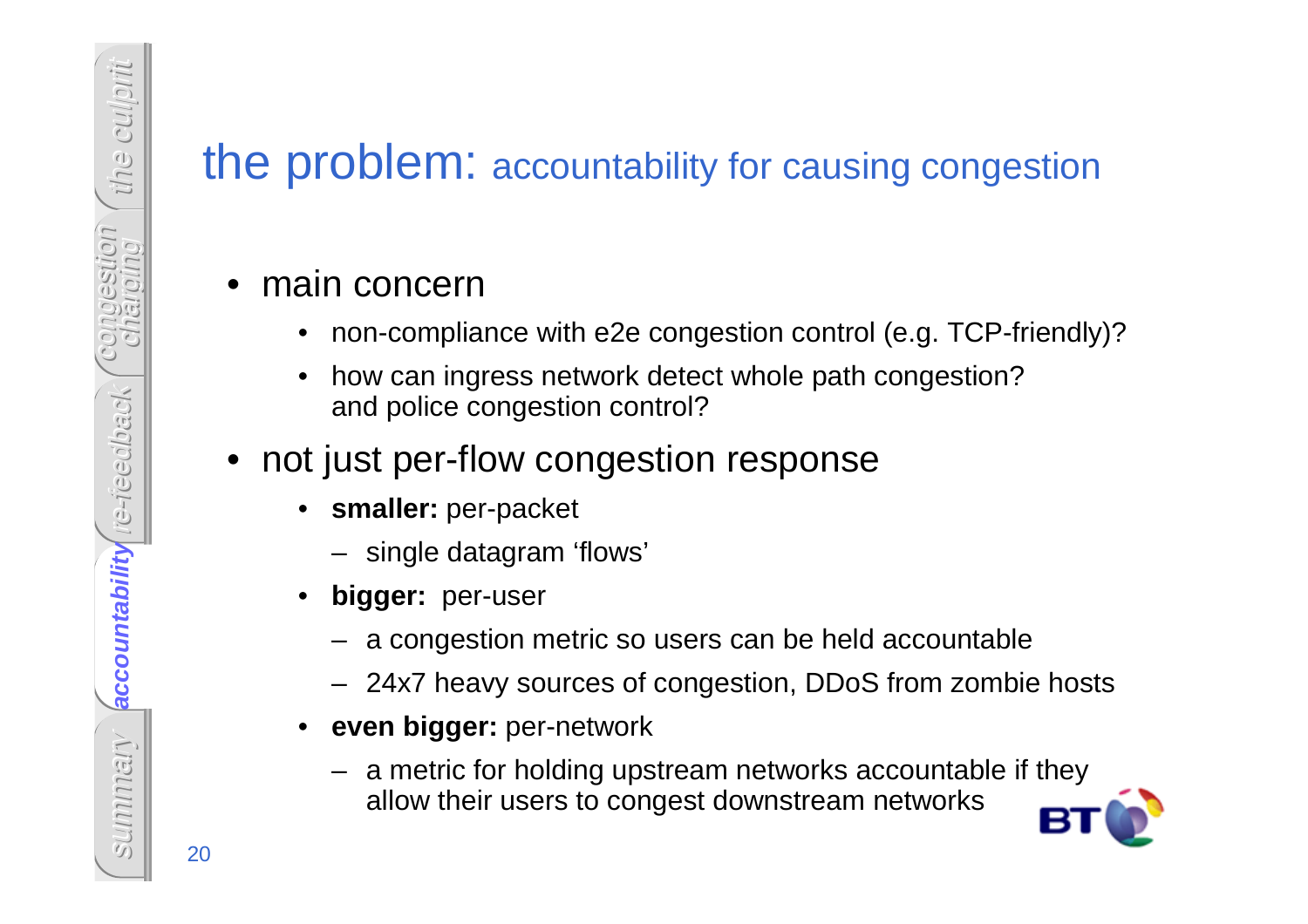#### re-feedback

# other accountability applications

- • user-network
	- • congestion-history-based policer (congestion quota throttle)
		- throttles causes of past heavy congestion (zombies, 24x7 p2p)
	- • correct flow-start incentives
		- including short flows and single packets (messaging apps)
	- $\bullet$ DDoS mitigation
- • network-network
	- • load sharing, traffic engineering
		- multipath routers can compare downstream congestion
	- • bulk metric for inter-domain SLAs
		- alternative to congestion charges
	- • upstream networks that do nothing about policing, DoS, zombies etc will break SLA or get charged more



accountability re-reedback **accountability**accountability summary<br>21<br>21

the culprit

congestion congestion

re-reedback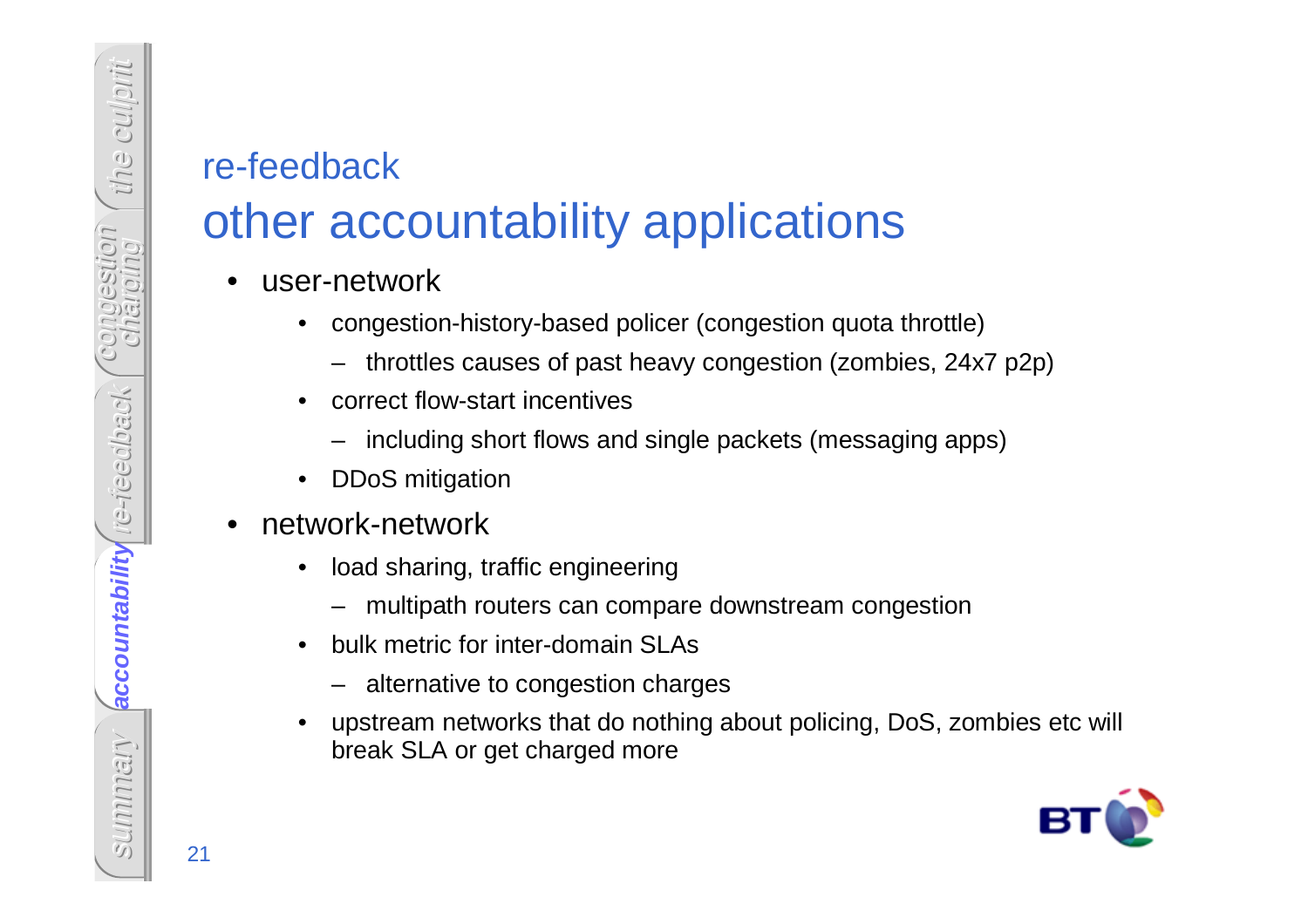# reading and/or related work

- • Jeffrey MacKie-Mason (UMich) & Hal Varian (UCB) "Pricing the Internet" (1993)
	- •Smart Market idea of placing bids in packets
	- admitted it was impractical also poor feedback•
- • David Clark (MIT) "Combining Sender and Receiver Payments in the Internet" (1996)
	- decrementing payment field in packet no e2e feedback
	- no separation between technical metric and price to apply to it •
- • Frank Kelly et al (Uni Cam), "Rate control for communication networks: shadow prices, proportional fairness and stability" (1998)
	- the game theoretic basis of Internet congestion pricing, but with the direction of payment the wrong way round •
	- •consequently needs retail dynamic pricing
- • Richard Weber & Costas Courcoubetis "Pricing Communication Networks," Wiley (2003)
	- •v useful theoretical background

•

- • Bob Briscoe & Steve Rudkin (BT), "Commercial Models for IP Quality of Service Interconnect," in BTTJ Special Edition on IP Quality of Service, 23(2) (Apr 2005)
- • Bob Briscoe et al (BT, UCL & Eurécom ), "Policing Congestion Response in an Internetwork using Re-feedback," in Proc ACM SIGCOMM'05, CCR 35(4) (Sep 2005)
- $\bullet$ Bob Briscoe (BT & UCL), Arnaud Jacquet and Alessandro Salvatori (BT), "Re-ECN: Adding Accountability for Causing Congestion to TCP/IP," IETF Internet-Draft <draft-briscoe-tsvwgre-ecn-tcp-00.txt $>$  (Oct 2005)
- •http://www.cs.ucl.ac.uk/staff/B.Briscoe/pubs.html



the culprit

congestion congestion<br>charging

re-reedback

**Ne-rieedback** 

accountability

eccountability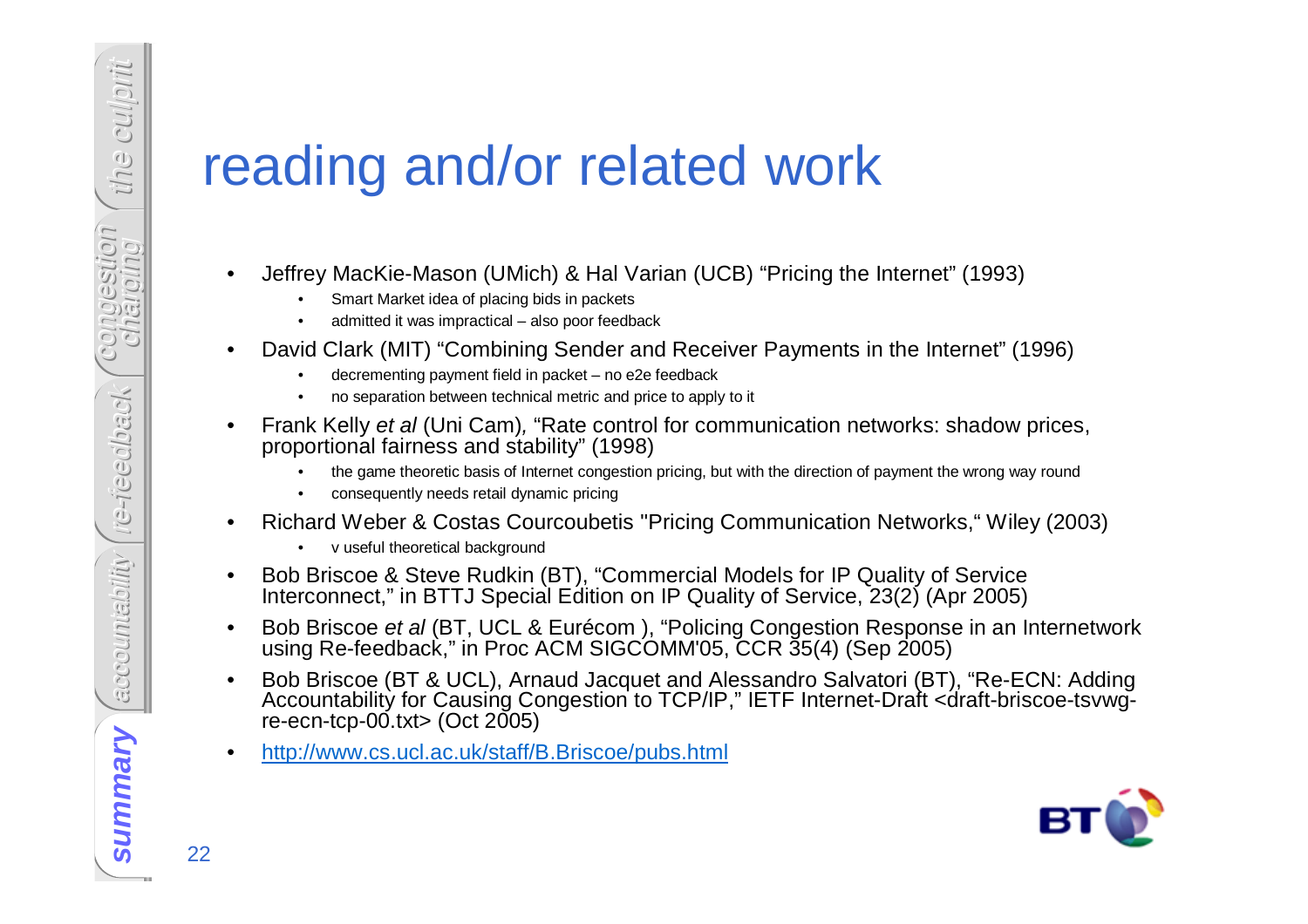## re-feedback: a solution to the bb incentive problemsummary

- TCP enabled innovation with responsibility
	- but commoditised huge numbers of apps overnight •
- TCP apps too nice to irresponsible apps
	- could commoditise rest of Internet value (€\$£¥ Bn)
- ECN & congestion pricing nearly solve bb incentive problem
	- $\bullet$ apply pricing to congestion
	- •incentivises smoothing of variance in load across users and time
	- •but wrong end of network – requires dynamic charging
- re-ECN allows TCP to fight back
	- allows ingress to police TCP-fairness•
	- •and adds accountability for causing congestion to the Internet
- re-ECN enables incentive-compatible but flat retail pricing
- • re-ECN becomes low cost interface for QoS
	- • ingress network can act unilaterally given inter-domain congestion charging

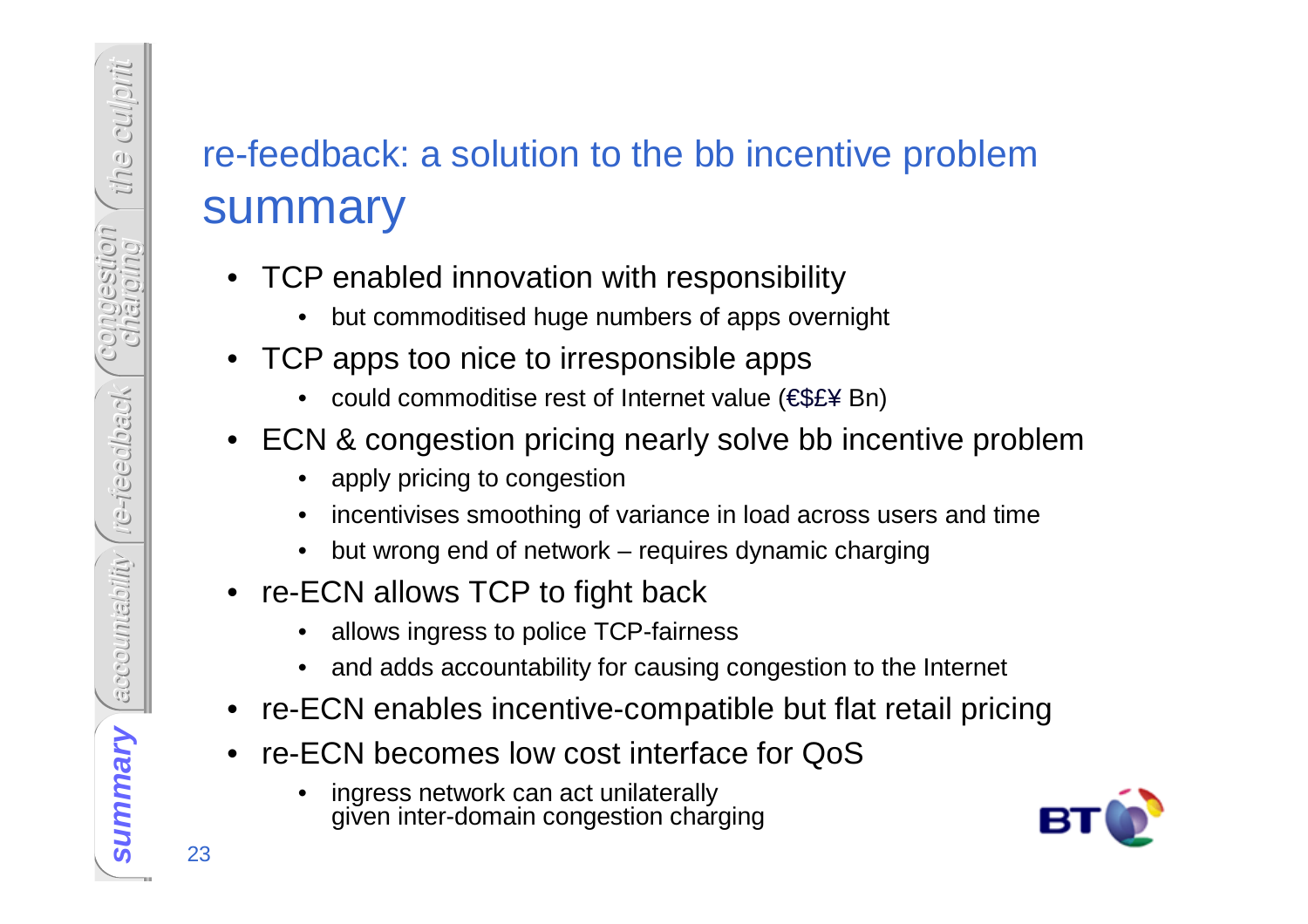#### re-feedback: a solution to the bb incentive problemdesigned for tussle

•joint control between host and network

the culprit

congestion charging

**LIO** 

re-reedback

e-reedback

account a

 $\bullet$ 

•

- tussle between computing & network industries
- • network can limit irresponsible innovation
	- allows Skype's responsible innovation
	- prevents the irresponsible part (pushing in without asking)

#### de-risks infrastructure investment

• hook to revenue from apps the network doesn't own

resolves all these tensions



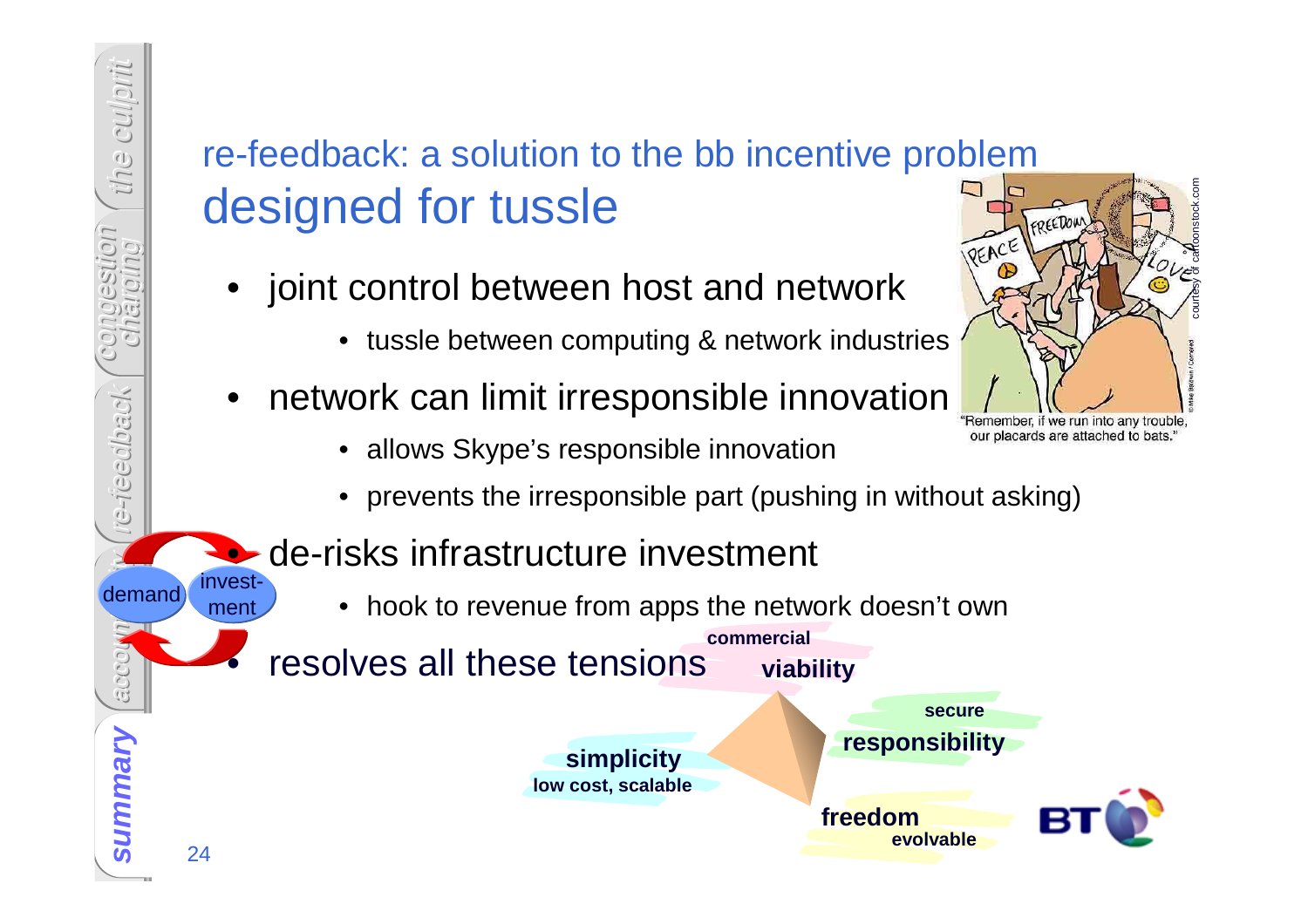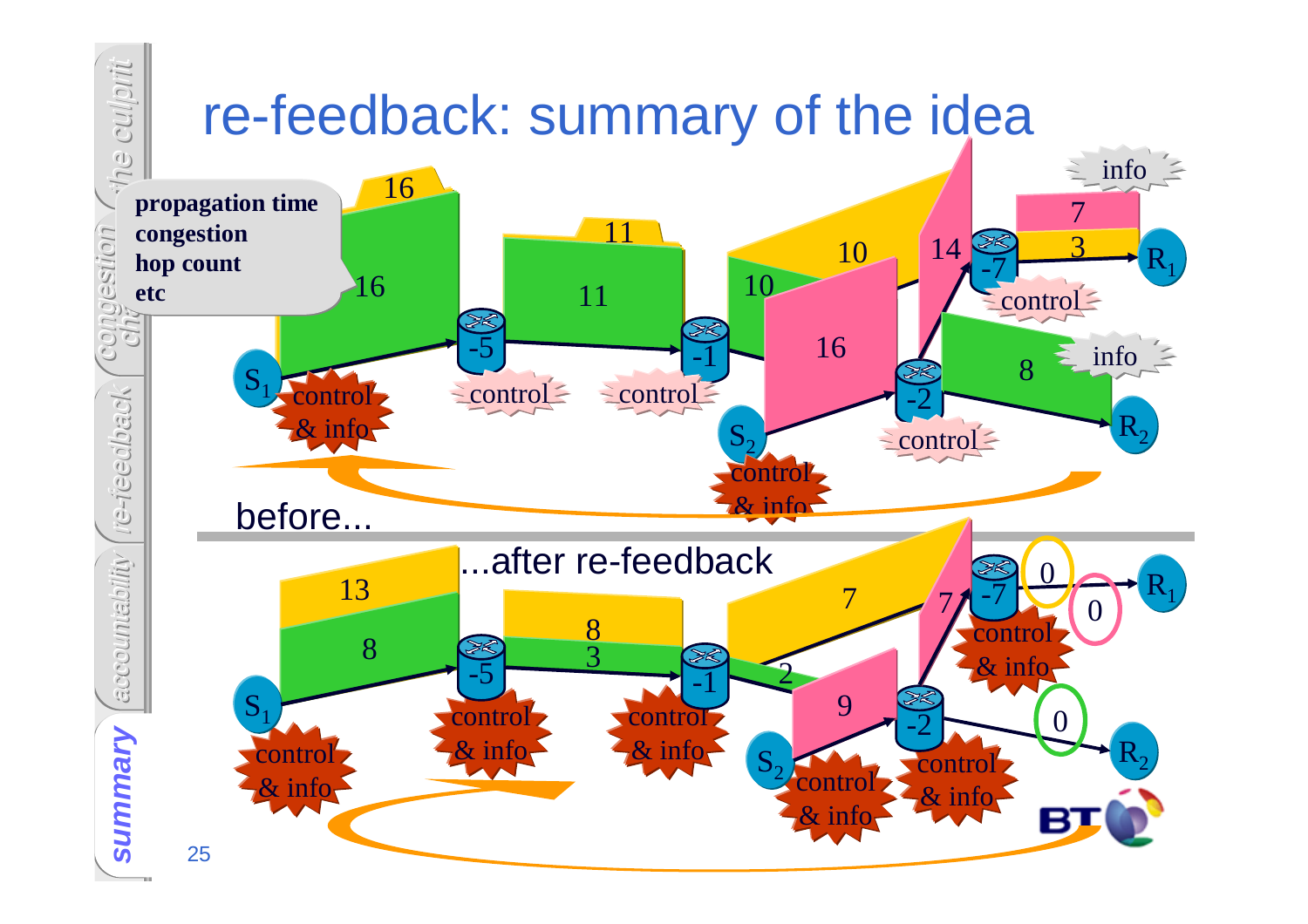# for another time for another time

• deployment story deployment story

congestion charging

- •changes required changes required
- •deployment incentives of different players deployment incentives of different players
- •edge-to-edge re-feedback as first step edge-to-edge re-feedback as first step
- • 800-re-feedback 800-re-feedback
- •QoS for duplex connections for duplex connections

accountability (re-feedback



**summary**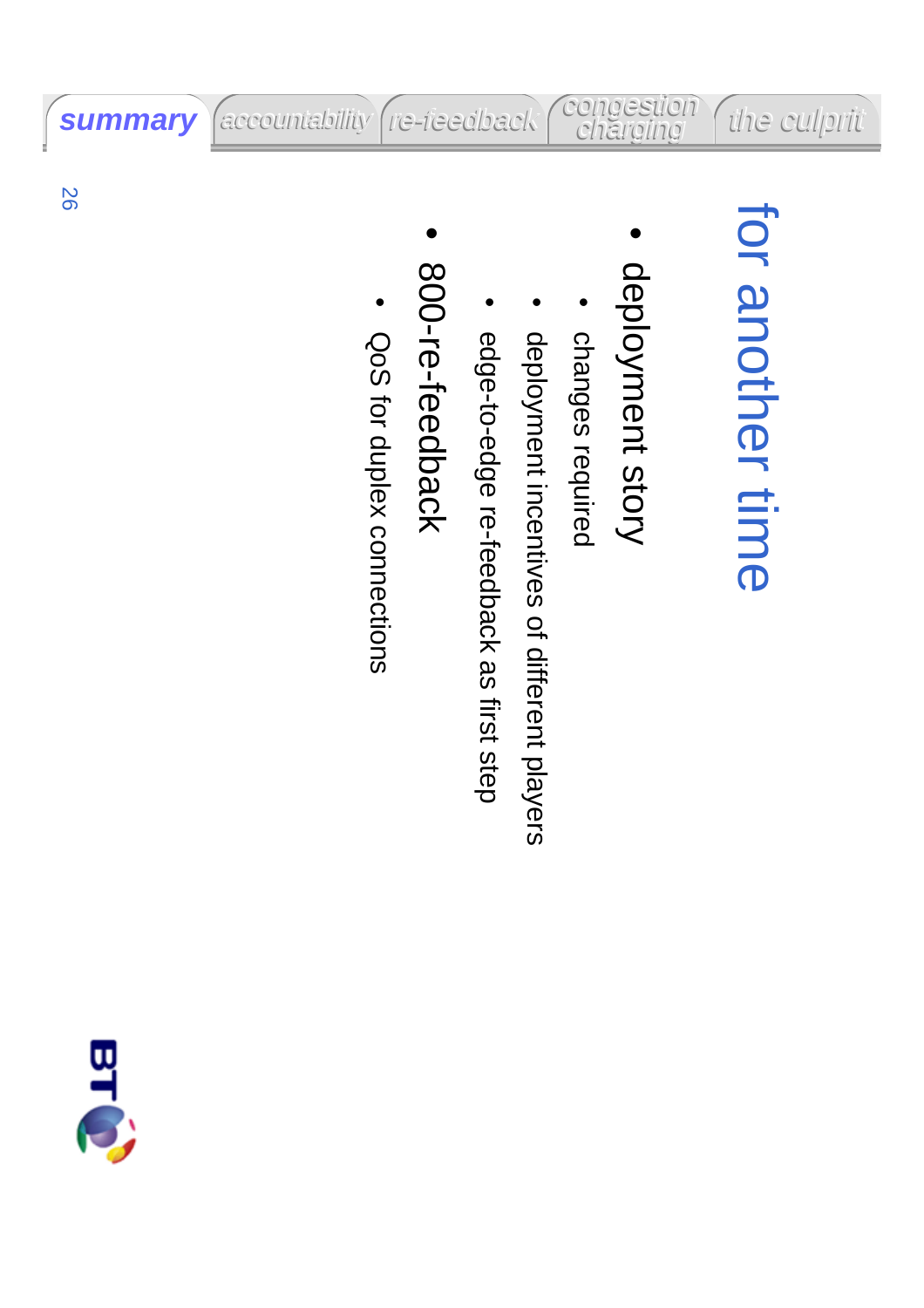#### a broadband incentive solution re-feedback

http://www.cs.ucl.ac.uk/staff/B.Briscoe/pubs.html



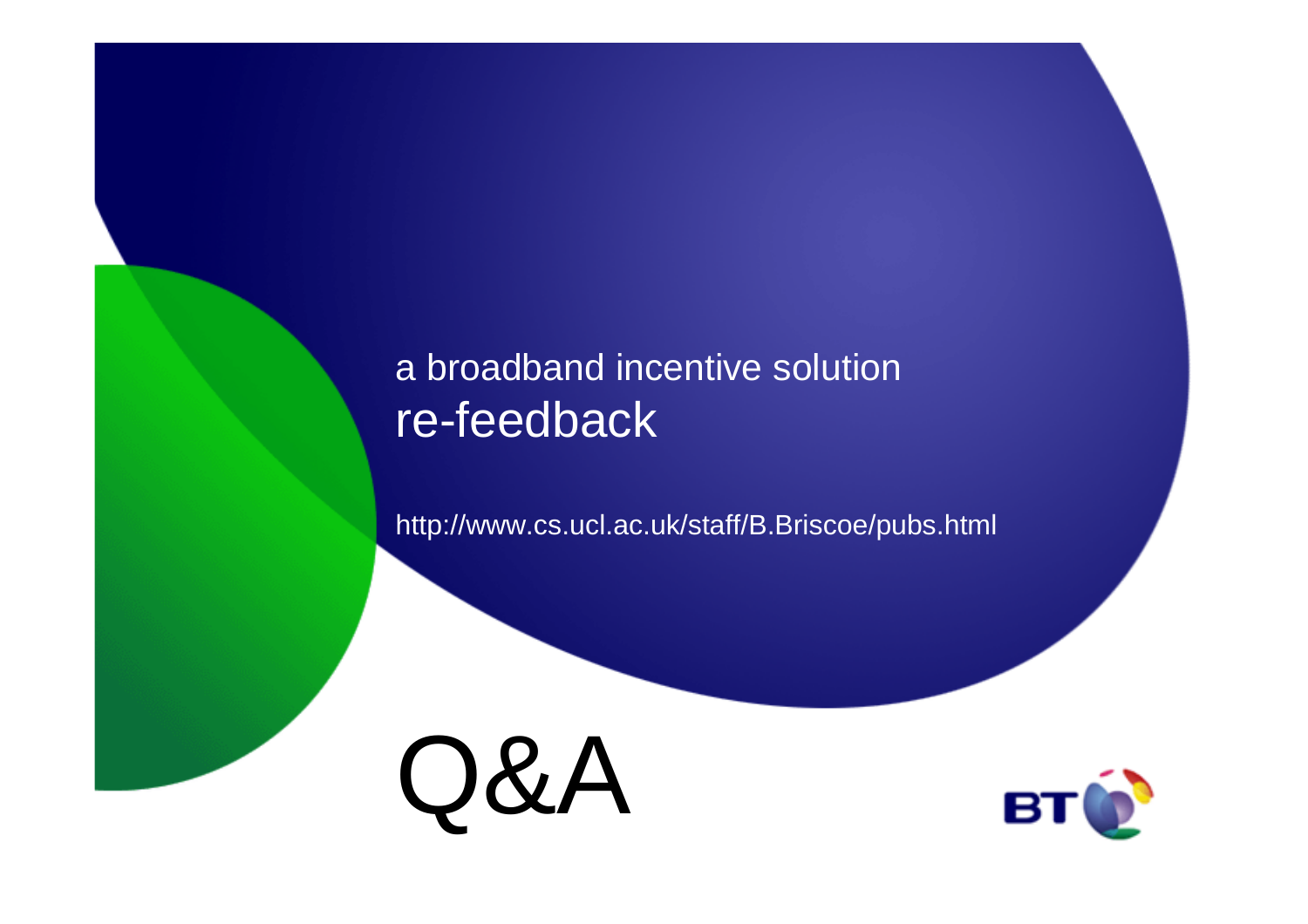## path congestion typically at both edges





- • congestion risk highest in access nets
	- •cost economics of fan-out
- • but small risk in cores/backbones
	- $\bullet$ failures, anomalous demand